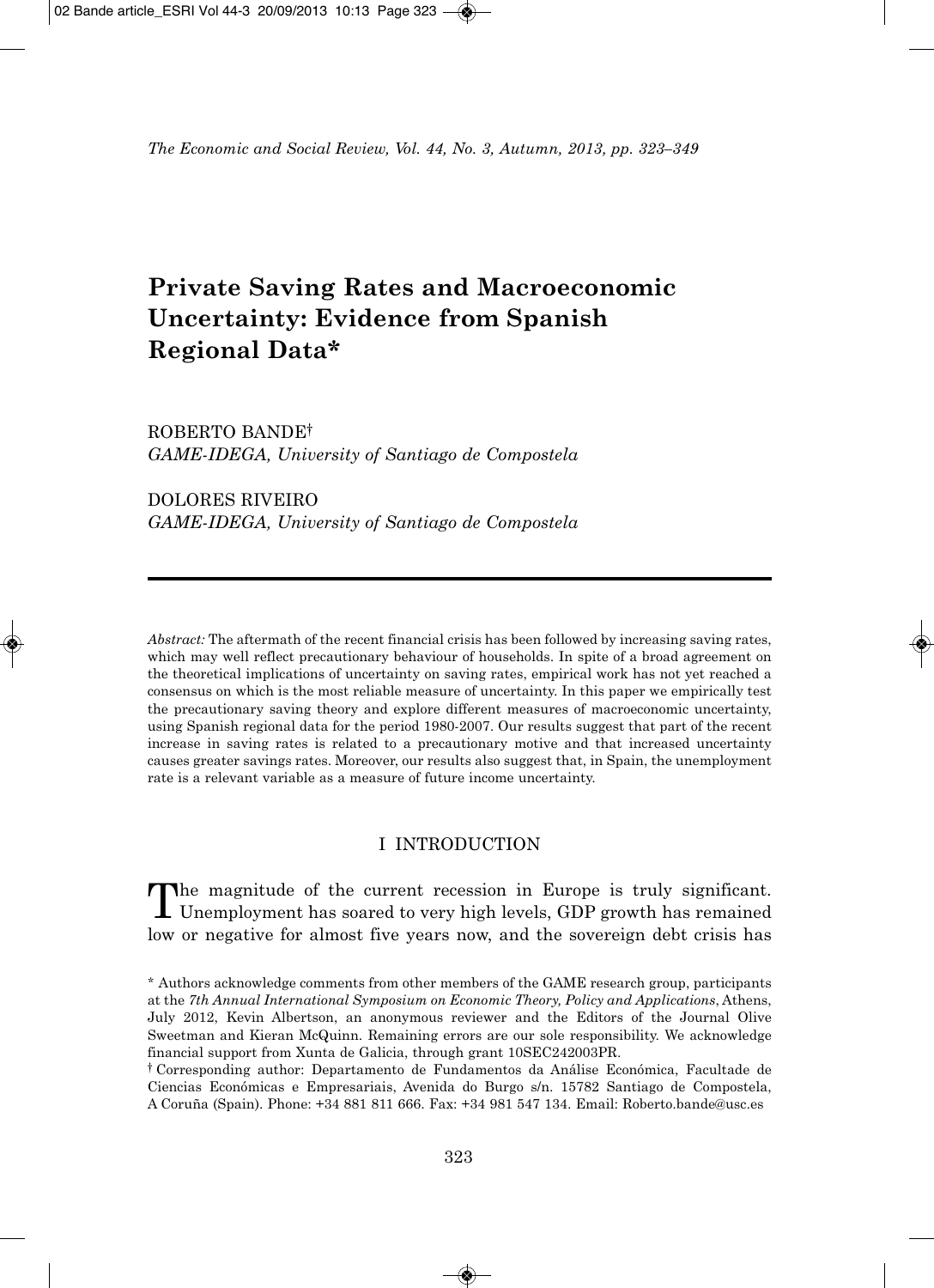engulfed many countries with rescue programmes being invoked for a number of sovereigns. One of the main consequences of this series of events at a macroeconomic level is the increased level of uncertainty, which is reflected, for instance, in the greater risk premium in financial markets and the continuous revision of economic forecasts, such as those by IMF, OECD or the European Commission (see Mody *et al.*, 2012).

Economic models have stressed the influence of uncertainty on both micro and macroeconomic performance, especially in the context of consumption and saving. At any period, households have to decide whether and how much to save from their current income. This important decision is analysed with a number of models focusing on intertemporal optimisation within the theoretical framework of the Life-Cycle/Permanent Income theories.1 Without uncertainty, the optimal consumption depends on permanent income and the conclusion is that individuals use saving and borrowing to smooth consumption through time.

Once it is assumed that individuals prefer a "stable" consumption path, there are several reasons to save: bequest motives, planning for retirement, buying something or investing, etc. However, the most important rationale for saving is the possibility of contingencies, where future income is not known with certainty. In other words, consumers are "prudent" in Kimball's (1990) sense and the degree of uncertainty affects the path of consumption and saving. To avoid instances of low consumption, households will tend to save during more "plentiful" times. This precautionary reason implies that savings will tend to be higher in those economies where income is more volatile and will increase with uncertainty.

However, precautionary saving is not the only type of saving associated with income uncertainty. In the context of a market experiencing a significant asset bubble, deleveraging can play a significant role. Deleveraging reduces the risk of heavy loss and default. But, in order to deleverage one needs to raise cash to pay debt, either from raising capital, selling assets or saving part of one's current income. Therefore, savings for deleveraging purposes are not just a direct consequence of the "prudent" behaviour of consumers, from a precautionary perspective, but a requirement of market conditions. This may also be an important reason for saving in the current context, particularly in Spain, a country facing very high debts.

An abundant empirical literature has analysed the determinants of private savings rates by expanding the basic life cycle/permanent income hypothesis model to include other relevant variables explaining saving

 $1$  Originally developed by Franco Modigliani and Milton Friedman (Modigliani and Brumberg, 1954; Ando and Modigliani, 1963; Modigliani, 1993; Friedman, 1957).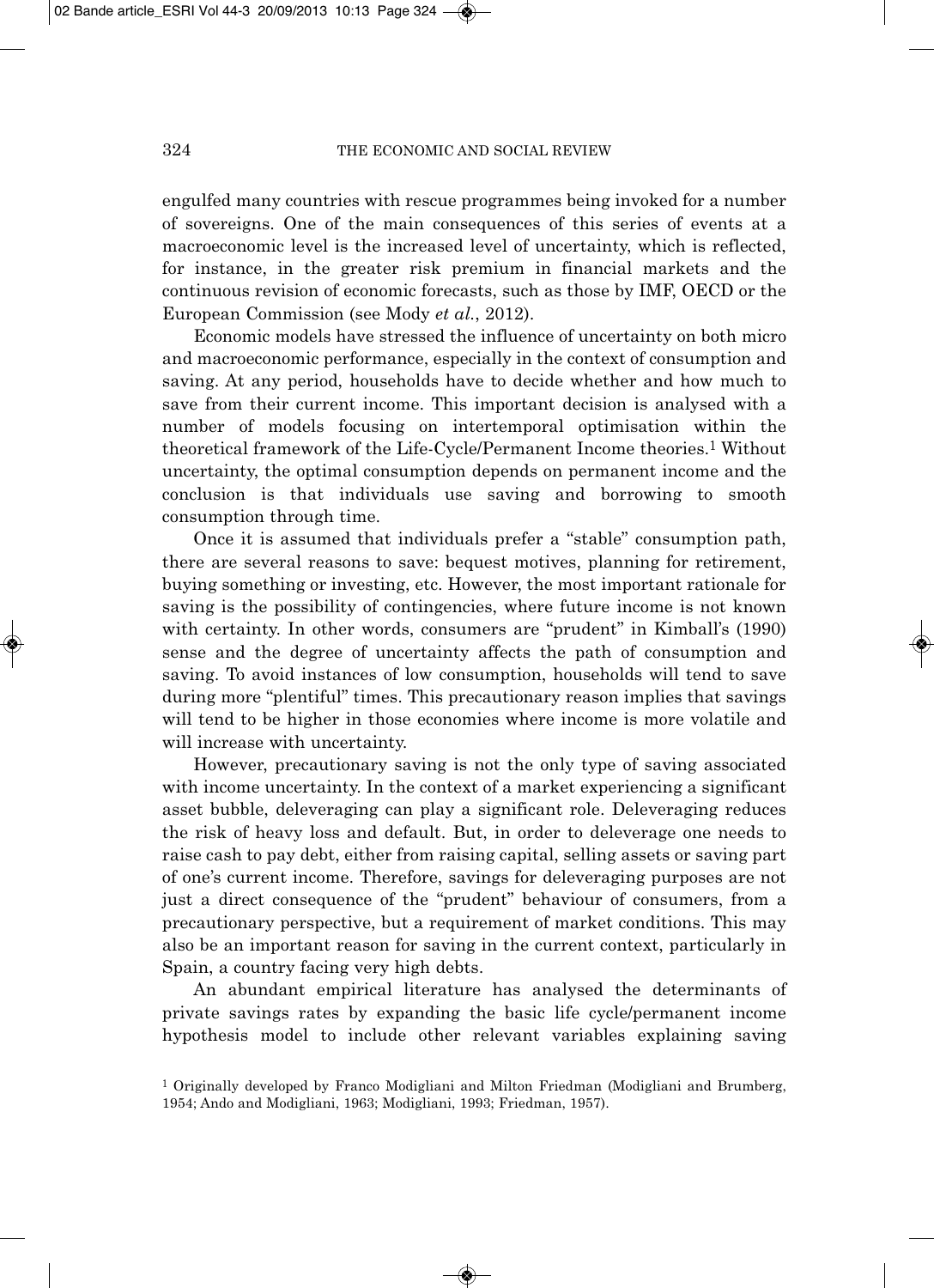behaviour. Carroll and Summers (1987); Graham (1987, 1989); Raymond (1991); Kessler *et al.* (1993); Modigliani (1993); Cook (1995); Edwards (1996); Kazarosian (1997); Loayza *et al.* (2000); Bandiera *et al*. (2000); Bosworth and Chodorow-Reich (2007); Horioka and Terada (2010) or Mody *et al.* (2012) are a few examples of papers that have tried to identify the main determinants of savings. In general, macroeconomic, financial and demographic factors play an important role in the explanation of saving rates. In particular, empirical works show the importance of the real interest rate, per capita income, liquidity constraints (restricted access to credit), sectorial composition of the economy, tax burden, public debt (Ricardian equivalence effect) and sociodemographic factors like population growth, ageing and female labour force participation. Moreover, many of these studies include some measures of uncertainty.

This paper adds to the current literature on the determinants of savings rates by providing new econometric evidence on the relationship between saving and uncertainty, using information from the 17 Spanish regions for the period 1980-2007. Specifically, our contribution is twofold. First, our paper makes use of regional data to exploit the geographical variability in saving rates, and it is the first attempt (to the authors' knowledge) to analyse the relationship between uncertainty and saving at the regional level in Spain.2 Second, we focus on two types of uncertainty measures (the unemployment rate and the future income volatility) and include standard macroeconomic control variables in the models, in order to isolate the effect of uncertainty on current saving behaviour.

The current recession is characterised by higher saving rates. We argue that increased uncertainty has forced households to increase the precaution ary saving, and therefore to lower consumption expenditures with negative effects on economic activity rates. In the Spanish case, we do not expect this current increase in savings to be reflected in increased future consumption (as standard theoretical models predict). This is due to the very high financial leveraged position of households, as well as the high and increasing degree of future income uncertainty measured by the unemployment rate.

In this context, the paper is structured as follows: Section II provides information on the evolution of saving rates in Spain and other European countries through the last decades; Section III summarises our theoretical framework of precautionary saving; Section IV provides the econometric results; and Section V concludes.

<sup>2</sup> Marchante *et al.* (2001) analyse determinants of saving rates at a regional level in Spain for the period 1986-1994, but they do not explicitly include any uncertainty measure in their econometric model.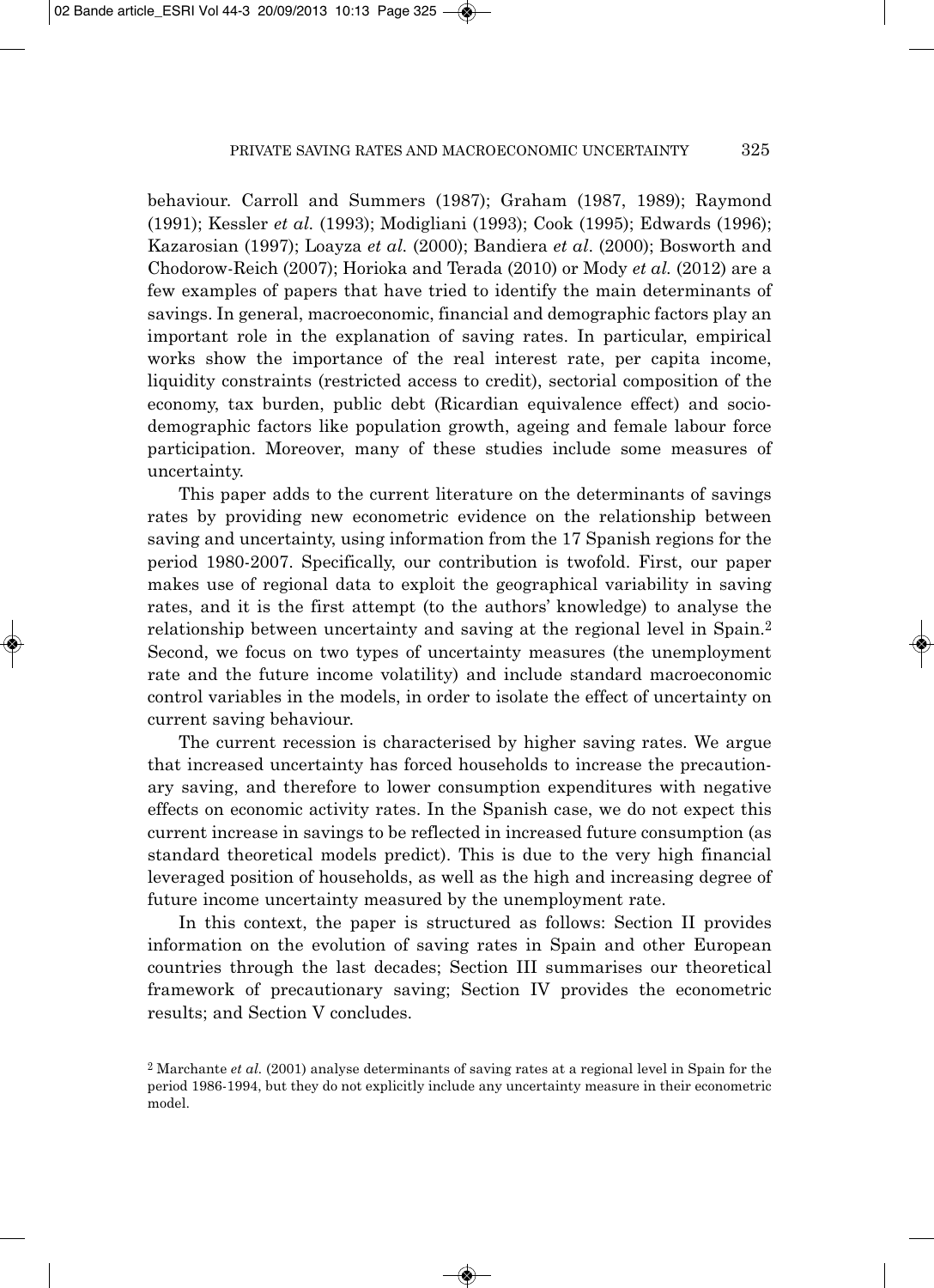#### 326 THE ECONOMIC AND SOCIAL REVIEW

# II THE SAVING RATE IN SPAIN: A COMPARISON WITH OTHER EUROPEAN COUNTRIES

Saving rates have varied considerably in Europe throughout the last 15 years. Figure 1 provides some initial information. While the EU15 average has fluctuated around a value of 20 per cent since 1995, the variability among core EU countries is very high.3 Thus, in Germany the saving rate was roughly constant from 1995 until 2004, increasing to 26 per cent in 2007. Since then, the rate has lowered somewhat to its current 23 per cent. Spain and Ireland share some common features as regards the behaviour of this variable, both countries had a greater than EU average rate before the recession, and both countries witnessed a dramatic fall, especially in the Irish case (14 percentage points) post-2006. The UK is an outlier in European terms, since its rate has been persistently lower than the average of the EU15 and other main core countries.

The total saving rate includes public saving and is, therefore, affected by changes in government budget deficits, which were reduced in the 1990s due to the Maastricht convergence criteria to enter the European Monetary Union. Nevertheless, they increased sharply with the onset of the recession in 2007, after the strong contractionary fiscal policies followed by most Western governments. Therefore, we focus our attention on private saving rates, which are depicted in Figure 2. Here we observe that the German rate has been the highest since 2003, followed by Ireland until 2007, whereas the Spanish rate has been experiencing reductions from 23.6 per cent in 1995 to a minimum of 14.6 per cent in 2007. Interestingly, Ireland shows a similar saving pattern to Spain since the beginning of the recession, with a marked increase in the private saving rate since 2007, even though this rise has not been as spectacular as the one registered by Spain. The UK, although exhibiting lower rates than the rest of the analysed countries, now shows a more "European" pattern, especially after the outbreak of the recession. Overall, this analysis suggests that the recession has been followed by an increase in the private saving rate in many countries, especially in Spain and Ireland. On the other hand, Figures 1 and 2 suggest that in many countries total saving rates were high due to the relatively good performance of public saving, which in many cases (once again Spain is a good example) more than outweighed savings of the private sector.

Table 1 provides some basic information on private saving rates in some EU countries for the period 1995-2012. While almost every country in the

<sup>3</sup> The data for this section has been taken from the European Commission dataset AMECO. The saving rate is defined as total saving over total national disposable income.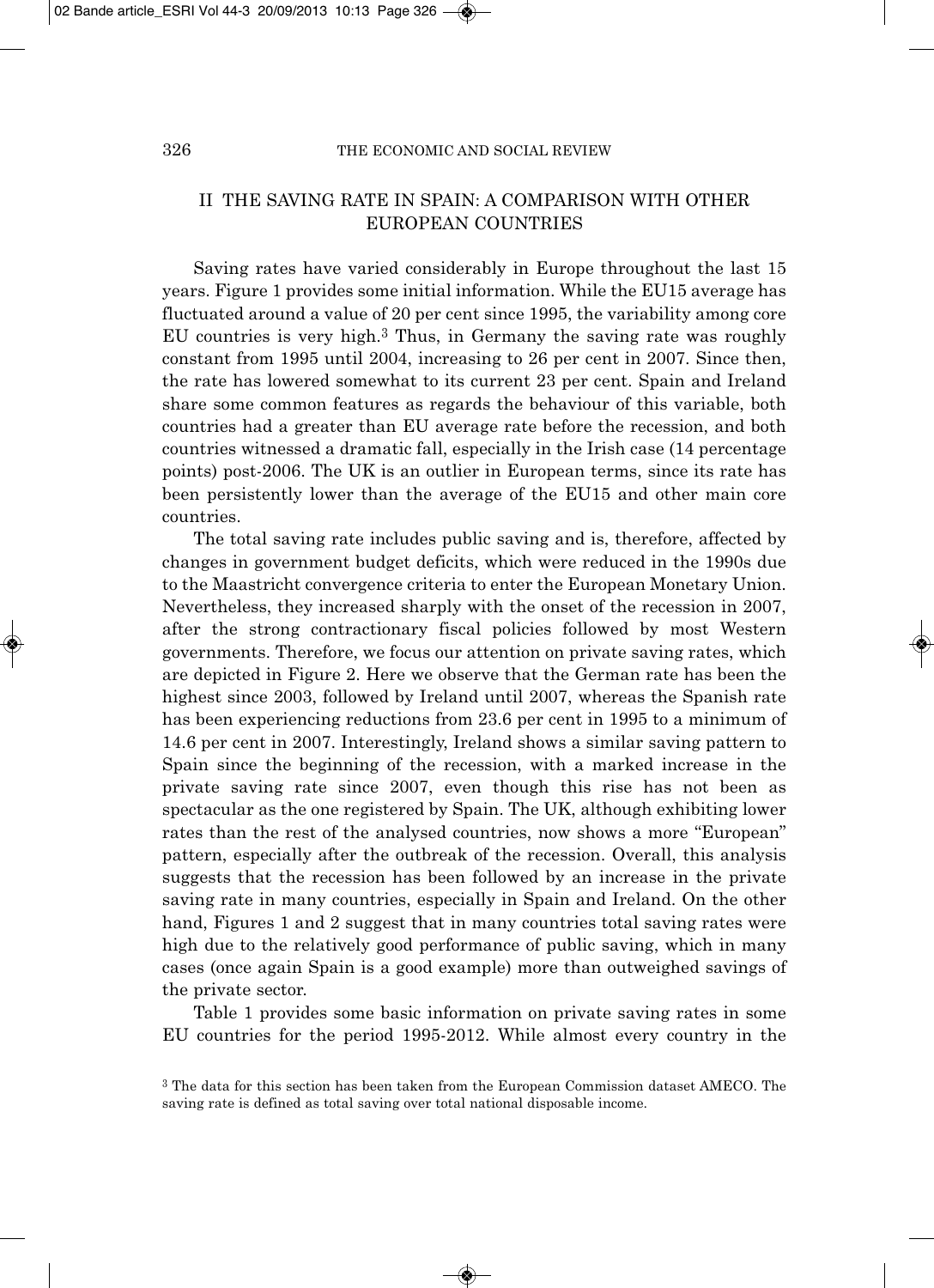

*Source:* AMECO database, European Commission.

Figure 2: *Private Savings Rate*



*Source:* AMECO database, European Commission.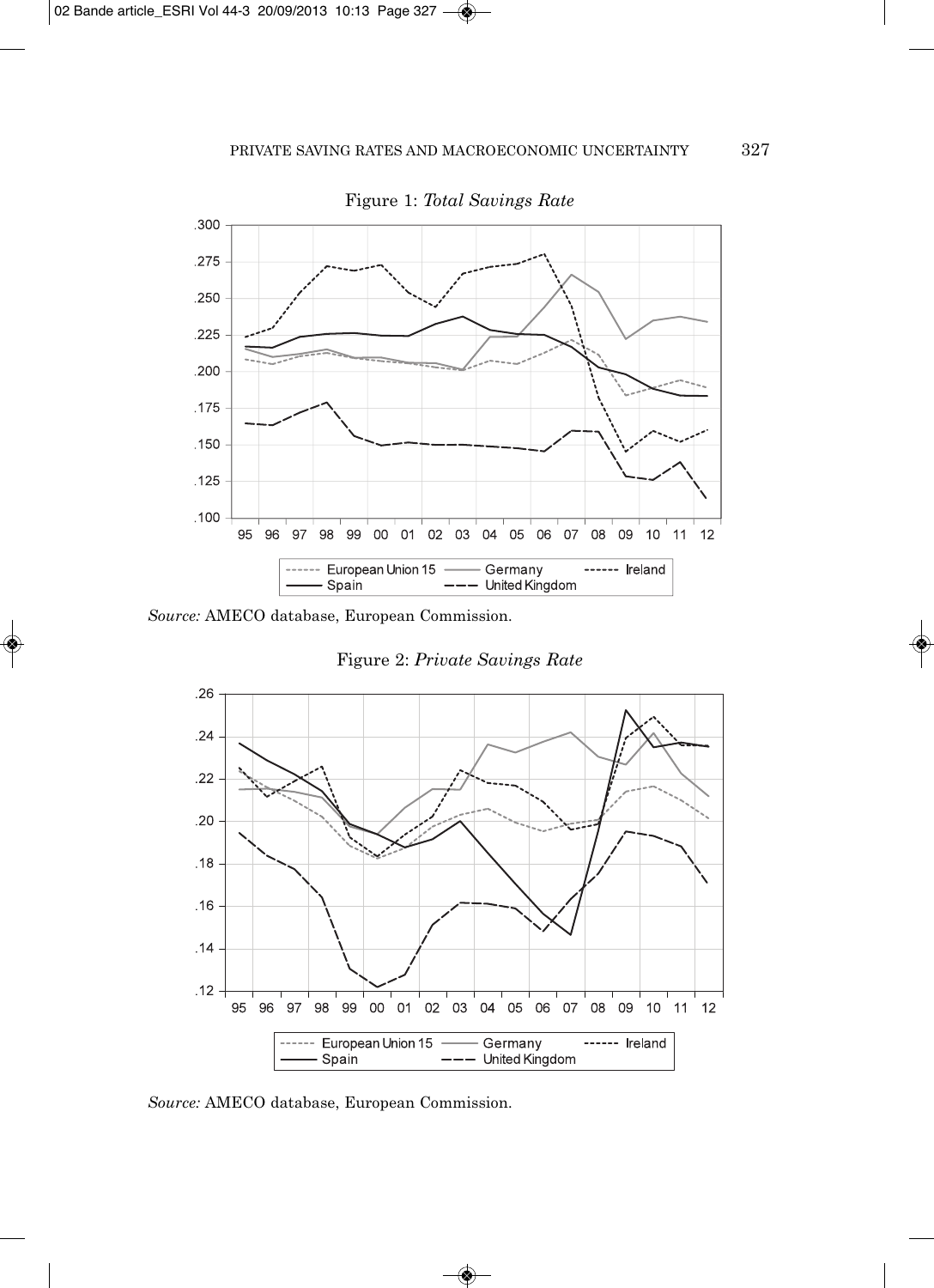sample (except the UK) had an average rate close to 20 per cent, the variability through time is much greater in some countries than in others. For instance, Germany has had a relatively stable saving rate with a standard deviation of 0.015, while Spain, Italy and Ireland had average rates of 20 per cent with a standard deviation of 0.03, 0.02 and 0.02 respectively. Moreover, the difference between the maximum and the minimum value in the time series is the highest in Spain (11 points of variation) and the lowest in France (2 points of variation). This table indicates an interesting pattern which deserves future research. Continental core EU countries tend to exhibit higher and stable saving rates, whereas Southern Mediterranean countries tend to exhibit lower (on average) and more volatile rates. The UK remains as an outlier, but its pattern resembles Spain, with low and volatile saving rates compared to other European countries. This may be because both countries experienced a real estate bubble in the last decade, which led to a very high level of household financial leverage and low saving rates.

| 0.20 | 0.19 | 0.22 | 0.20 | 0.20                      | 0.21 | 0.16             |
|------|------|------|------|---------------------------|------|------------------|
| 0.20 | 0.19 | 0.22 | 0.20 | 0.20                      | 0.22 | 0.16             |
| 0.22 | 0.21 | 0.24 | 0.22 | 0.25                      | 0.25 | 0.19             |
| 0.18 | 0.18 | 0.19 | 0.18 | 0.15                      | 0.18 | 0.12             |
| 0.03 | 0.02 | 0.05 | 0.04 | 0.11                      | 0.07 | 0.07             |
| 0.01 | 0.06 | 0.01 | 0.01 | 0.03                      | 0.02 | 0.02             |
|      |      |      |      | EU15 France Germany Italy |      | Spain Ireland UK |

Table 1: *Saving Rates: Descriptive Statistics. Selected Countries*

*Source:* Authors own calculation from AMECO data, European Commission.

The increase in the Spanish saving rate has coincided with an unprecedented rise in the unemployment rate, which soared from 8 per cent in 2007 to 26 per cent by 2012. Various strands of the existing literature have examined the relationship between the unemployment rate and precautionary savings, i.e., an increase in the saving rate of households to protect themselves from the possibility of lower future labour income (Dynarski and Sheffrin, 1987 or Malley and Moutos, 1996).

Figure 3a depicts both variables for the Spanish economy since 1995, whereas Figure 3b focuses on Ireland as a comparison, since, as noted previously, both countries exhibited rather strong increases in the saving rate. In the Spanish case, the downward trend in the unemployment rate, which started in 1994, was accompanied by a similar path in the saving rate. Also, there appears to be some correlation between the turning points in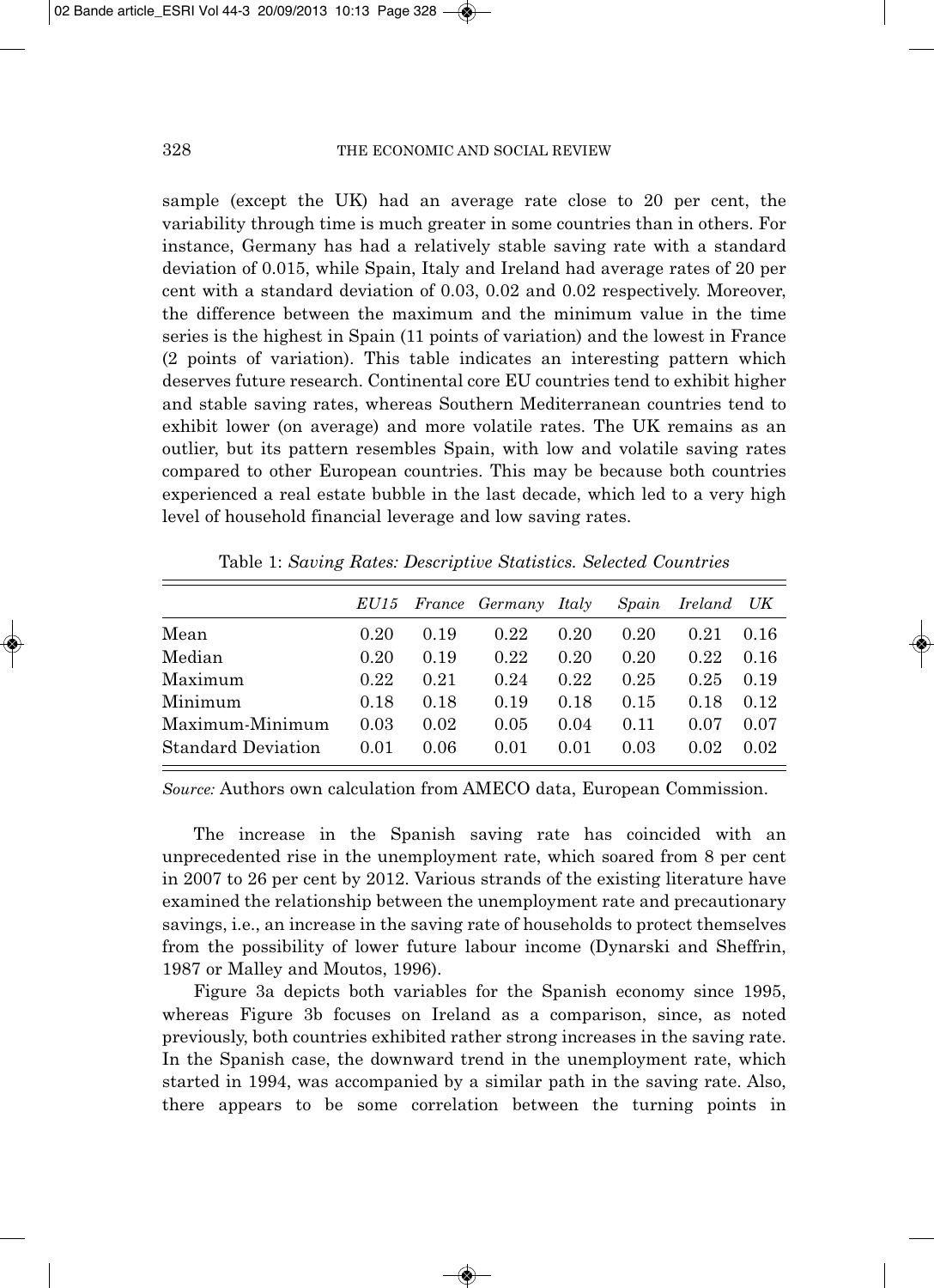unemployment rates and the saving rate. For instance, at the beginning of the first decade of the current century there is co-movement in the rates and they also appear to change together in 2007. Ireland shows a similar relationship: during the 1990s both the unemployment rate and the saving rate showed a downward trend, and since 2008, the increase in the unemployment rate from 4.7 per cent in 2007 to 14.8 per cent in 2012 has been followed by an increase in the saving rate from 19.6 per cent to 23.6 per cent. Moreover, this relationship in these two countries is the strongest among the core EU countries, suggesting that the positive relationship between the unemployment rate and the saving rate is increasing with the level and variability of the unemployment rate. Table 2 presents the correlation coefficient between both variables for the same countries listed in Table 1, for the period 1995-2012. Note that Spain exhibits the largest coefficient (0.90), followed by Ireland (0.75), the UK (0.73) and Italy (0.56). Germany and France present much lower values (0.19 for the former, and –0.06 for the latter) which suggest that in these countries saving patterns are not affected by the uncertainty caused by the unemployment rate, most likely due to the stability of the unemployment rate through time. Once again, different patterns of savings emerge among the EU countries, which justify the need to study separately each national experience.



Figure 3: *Saving Rate and Unemployment Rate – Spain and Ireland*

*Source:* AMECO database, European Commission.

In sum, this section provides evidence that from the onset of the current recession, saving rates have increased in general, most likely as a response to the increased uncertainty caused by the worsening of the labour market prospects. During the expansion of the last decade, saving rates were low, especially in countries where financial leverage increased more due to housing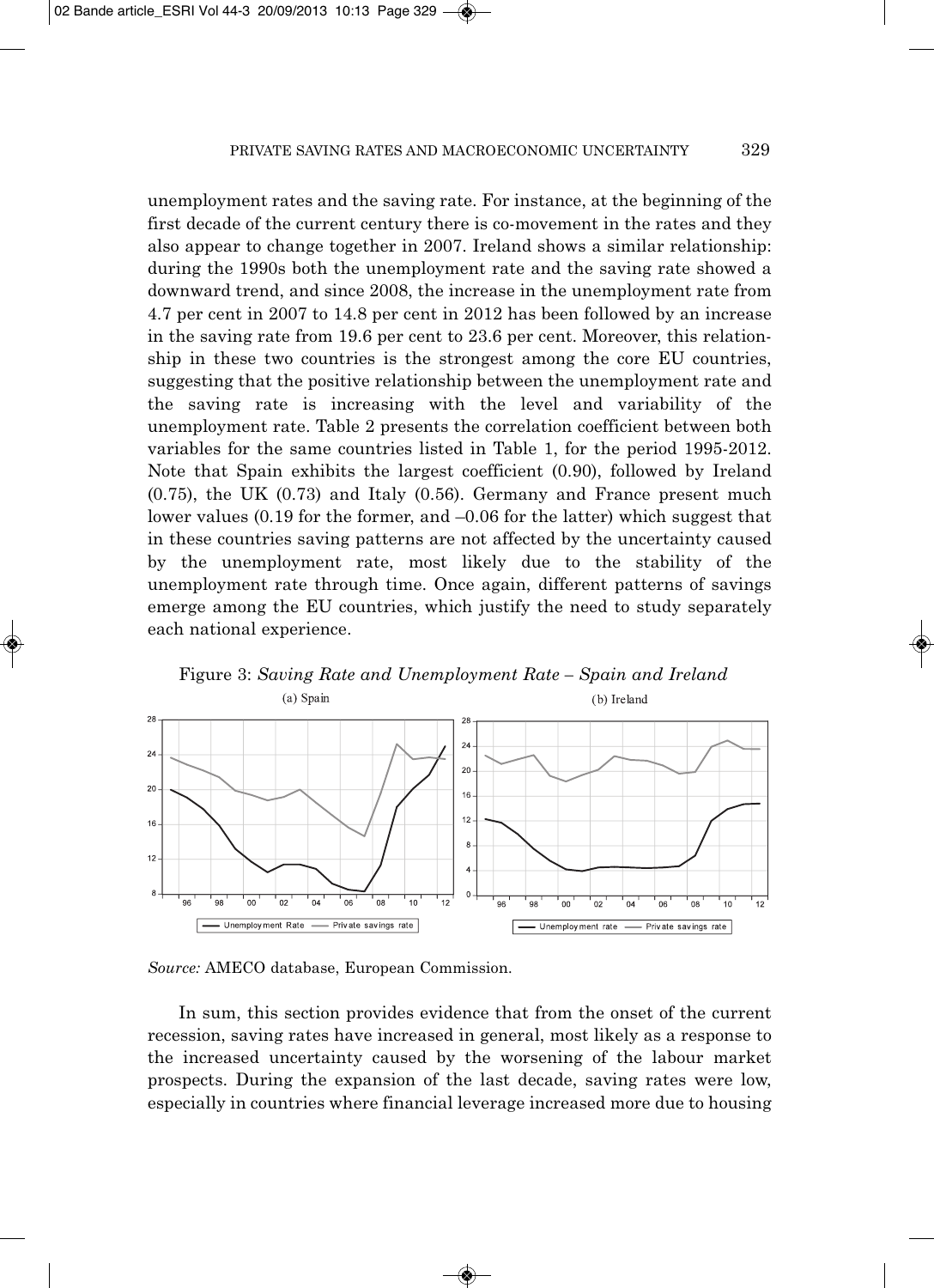| EU15    | 0.66    |
|---------|---------|
| Spain   | 0.90    |
| Ireland | 0.75    |
| UK      | 0.73    |
| Italy   | 0.56    |
| Germany | 0.19    |
| France  | $-0.06$ |
|         |         |

Table 2: *Correlation Coefficient Between Saving Rates and the Unemployment Rate*

*Source:* Authors own calculation from AMECO data, European Commission.

bubbles or excessive credit growth. The collapse of the housing boom resulted in a significant fall in both consumption and investment. The next section will provide a general theoretical framework to analyse more precisely the effect of unemployment on saving.

#### III A SIMPLE MODEL OF PRECAUTIONARY SAVINGS

The purpose of this section is to provide a theoretical framework for the econometric analysis presented in Section IV. In particular, we try to highlight how uncertainty is expected to affect consumption and saving decisions and the way in which uncertainty is incorporated empirically into the analysis.

Leland (1968) and Dréze and Modigliani (1972), have shown that, under relatively mild assumptions concerning the intertemporal utility function, increased uncertainty about future income lowers current consumption and forces an increased "precautionary saving". This hypothesis has been extensively tested in the literature and there is ample evidence in favour of its existence (see for instance, Hahm, 1999; Hahm and Steigerwald, 1999; Lyhagen, 2001; Menegatti, 2007, 2010 or Mody *et al.*, 2012 for examples that use macroeconomic datasets for different sets of countries or regions, or Guiso *et al.*, 1992; Dynan, 1993; Lusardi, 1998 or Guarilia and Kim, 2003 for evidence with micro data). However, there is no consensus on what the most reliable measure of uncertainty is.

Several studies have proxied uncertainty with either the variability of household's income (Carroll, 1994) or the variability of expenditures (Dynan, 1993).The standard theoretical models of consumption show that the optimal intertemporal path is described by an Euler equation that relates expected future consumption growth to the conditional variance of consumption growth rates (see, for instance, Attanasio, 1999). However, this cannot be estimated directly since, as noted by Carroll (1992), the conditional variance can be an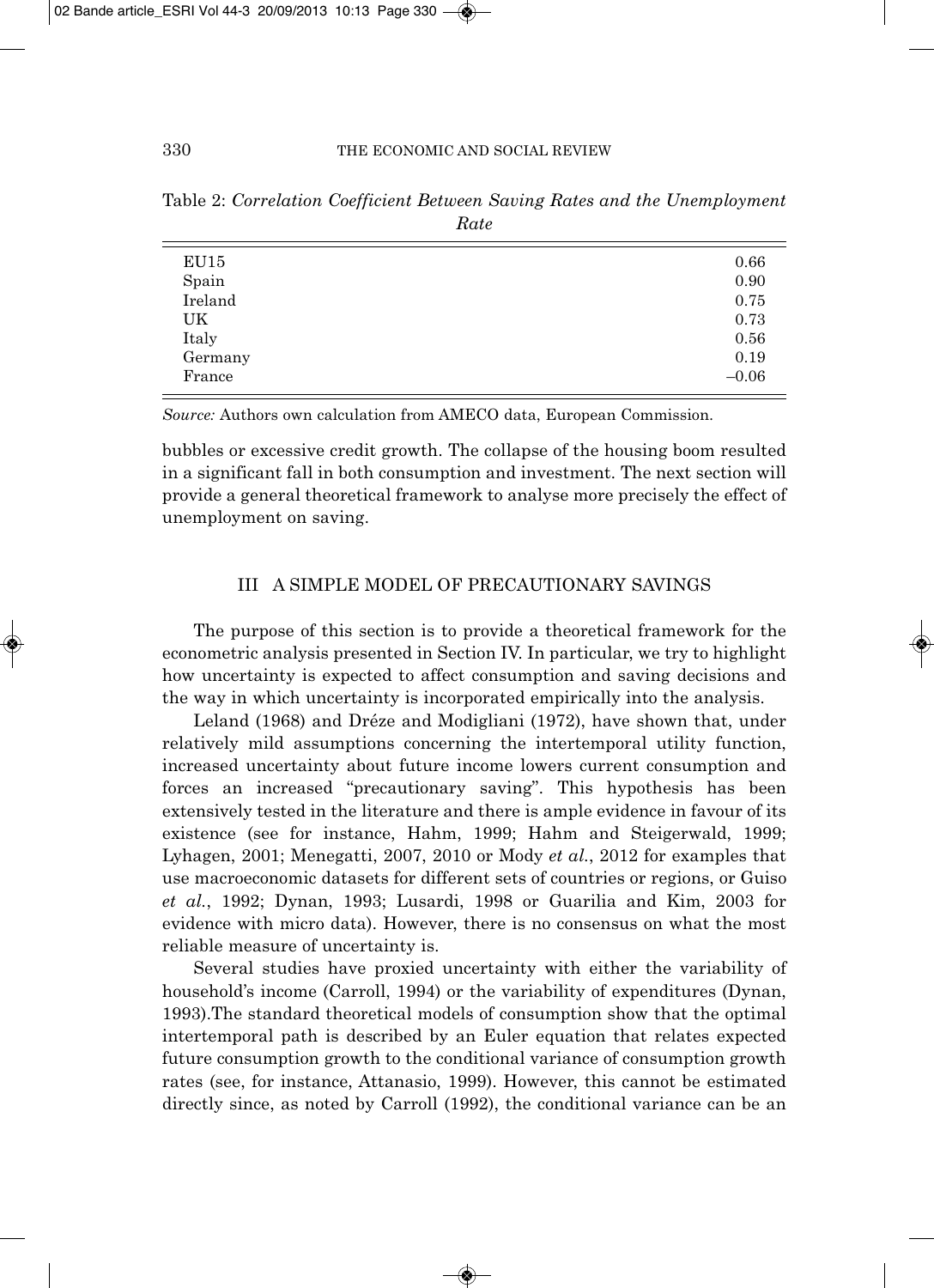endogenous variable depending on wealth accumulation. This problem has been solved by substituting this variable with measures of future income growth uncertainty (see Hahm, 1999; Menegatti, 2007, 2010; Mody *et al.*, 2012). Income growth is often added, to capture the existence of liquidity constraints or consumer myopia, following the "rule- of-thumb" of consuming their current income.

However, other strands of the literature argue that the best way to measure uncertainty about future income growth is through the unemployment rate. During recessionary periods, overall insecurity about the future is increased, and much of the rise in uncertainty about the future is explained by the increase in unemployment. As noted by Deaton (2011), unemployment typically exerts a larger negative influence on well-being than what can be accounted for by the associated reduction in income. Since most consumers derive their income from labour, losing a job is the major negative shock to income and the risk of future unemployment spells is a good indicator of uncertainty (see Dynarski and Sheffrin, 1987; Malley and Moutos, 1996; Cuadro-Sáez, 2011 or Sastre and Fernández-Sánchez, 2011 for a discussion). Mody *et al.* (2012) include both types of measures and find that both are highly significant when explaining the evolution of saving rates in 27 of the world's advanced economies.

In empirical work, income uncertainty due to unemployment risk is proxied by different variables. Taking macroeconomic variables, the usual practice is to use either the observed unemployment rate (Aron *et al*., 2012) or subjective measures based on consumer opinion surveys on unemployment expectations (Carroll and Dunn, 1997); in both cases the conclusion is that savings increase when unemployment rises or expectations worsen. Studies based on micro data have proxied the unemployment risk by the *ex ante* probability of becoming unemployed, which is estimated on the basis of individual characteristics (Carroll *et al*., 2003). However, other studies, also using micro-data, estimate the impact of unemployment on consumption expenditures by taking subjective expectations (Manski, 2004). Following that approach, several works (Hurd and Rowhedder, 2010; Christelis *et al.*, 2011) using data from survey questions for American households, find that individuals who become unemployed reduce their marginal propensity to consume with respect to income. Benito (2005), taking micro-data on British households, provides evidence of significant precautionary saving effects associated with unemployment risk and job insecurity.

Following the standard models commonly used in the precautionary savings literature, we consider a consumer who has to decide how much of their current income to consume in the present and how much to save for the future.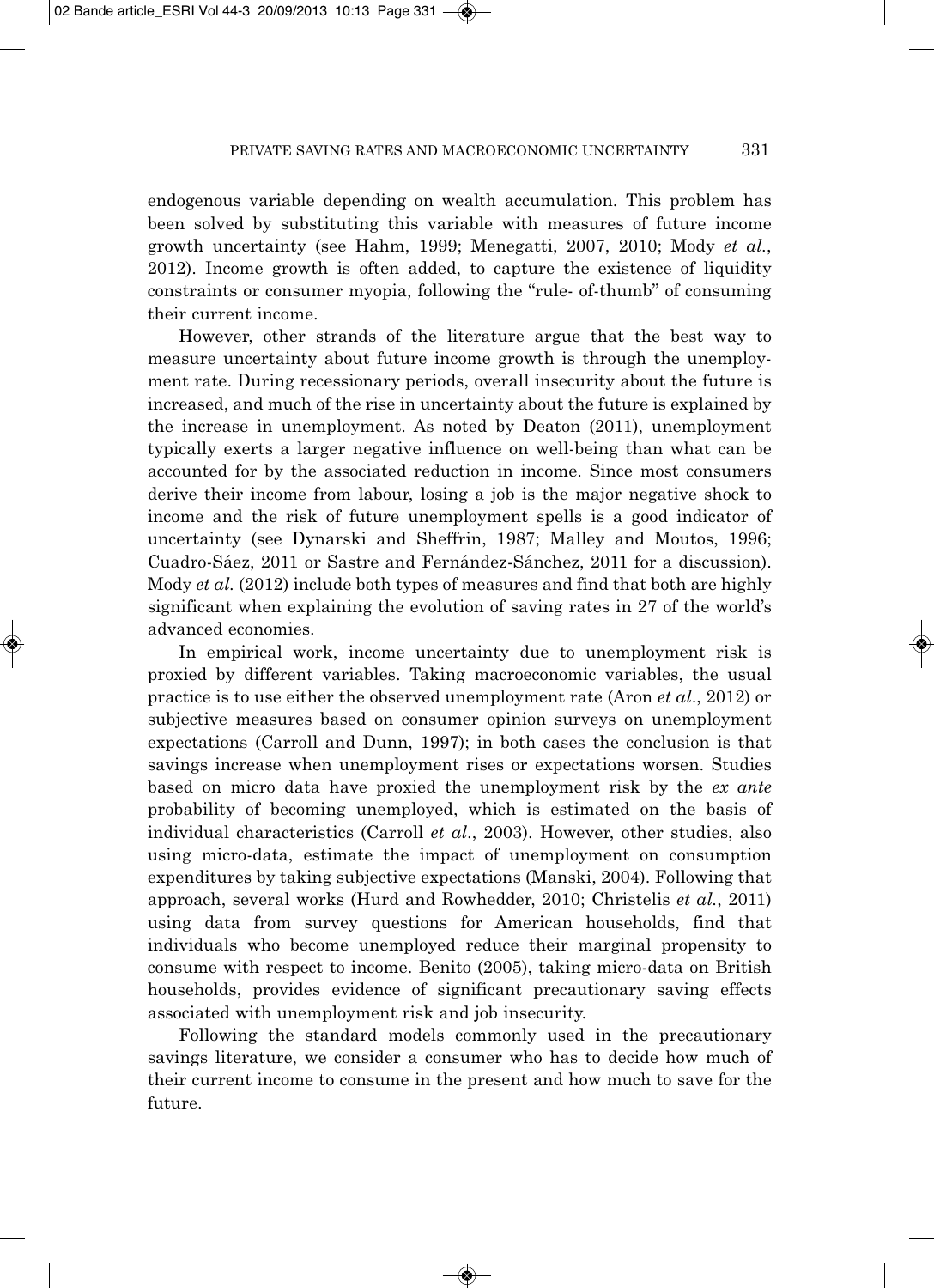The intertemporal optimisation problem solved by the consumer can be expressed as follows. The consumer maximises the expected present value of their lifetime utility:

$$
Max \sum_{t=0}^{\infty} \frac{1}{(1+\rho)^t} E_t[U(C_t)]; \quad U'(\cdot) > 0, \ U''(\cdot) < 0 \tag{1}
$$

subject to the usual budget constraint:

$$
\sum_{t=0}^{\infty} \frac{1}{(1+r)^t} C_t = A_0 + \sum_{t=0}^{\infty} \frac{1}{(1+r)^t} Y_t
$$
 (2)

where  $E$  is the expectations operator,  $U(\cdot)$  is the instantaneous utility function,  $\rho$  is the subjective discount rate,  $C_t$  is consumption in period  $t$ ,  $A_0$  is the initial wealth,  $r$  is the (constant) interest rate<sup>4</sup> and  $Y_t$  is income in period  $t$ .

Given the non-satiation and risk aversion assumptions for the utility function, different authors (see *inter alia* Leland, 1968; Dréze and Modigliani, 1972) show that income uncertainty increases saving. That is, there is a precautionary saving if marginal utility is convex  $(U''(·) > 0)$ .

If a precautionary saving motive exists, an increase in income uncertainty increases current saving, decreasing current consumption and increasing expected future consumption. In such a case, two different relations can be analysed using two different tests (Hahm, 1999; Menegatti, 2007, 2010). On the one hand, we can test whether there is a positive relationship between income uncertainty and expected future consumption. On the other hand, we can analyse the effect of income uncertainty on the saving rate. These tests are different and, therefore, the results should be interpreted differently. Since income is either consumed or saved, it is clear that the dynamics of both variables are related. However, according to Menegatti (2010), "one is not simply the mirror of the other". In the first case, *consumption growth* from period *t* to period *t+1* is considered which will depend on the degree of uncertainty in both periods, while the second considers the *level of the saving rate*, which will depend on the degree of uncertainty in period *t* only.

In order to obtain a formulation of consumption dynamics that allows us to run the first test, we assume that the instantaneous utility function takes

<sup>4</sup> We are interested in analysing the effects of income uncertainty caused by uncertainty about future labour income but we can also consider, as Mody *et al.* (2012), the investment risk from variations in saving return.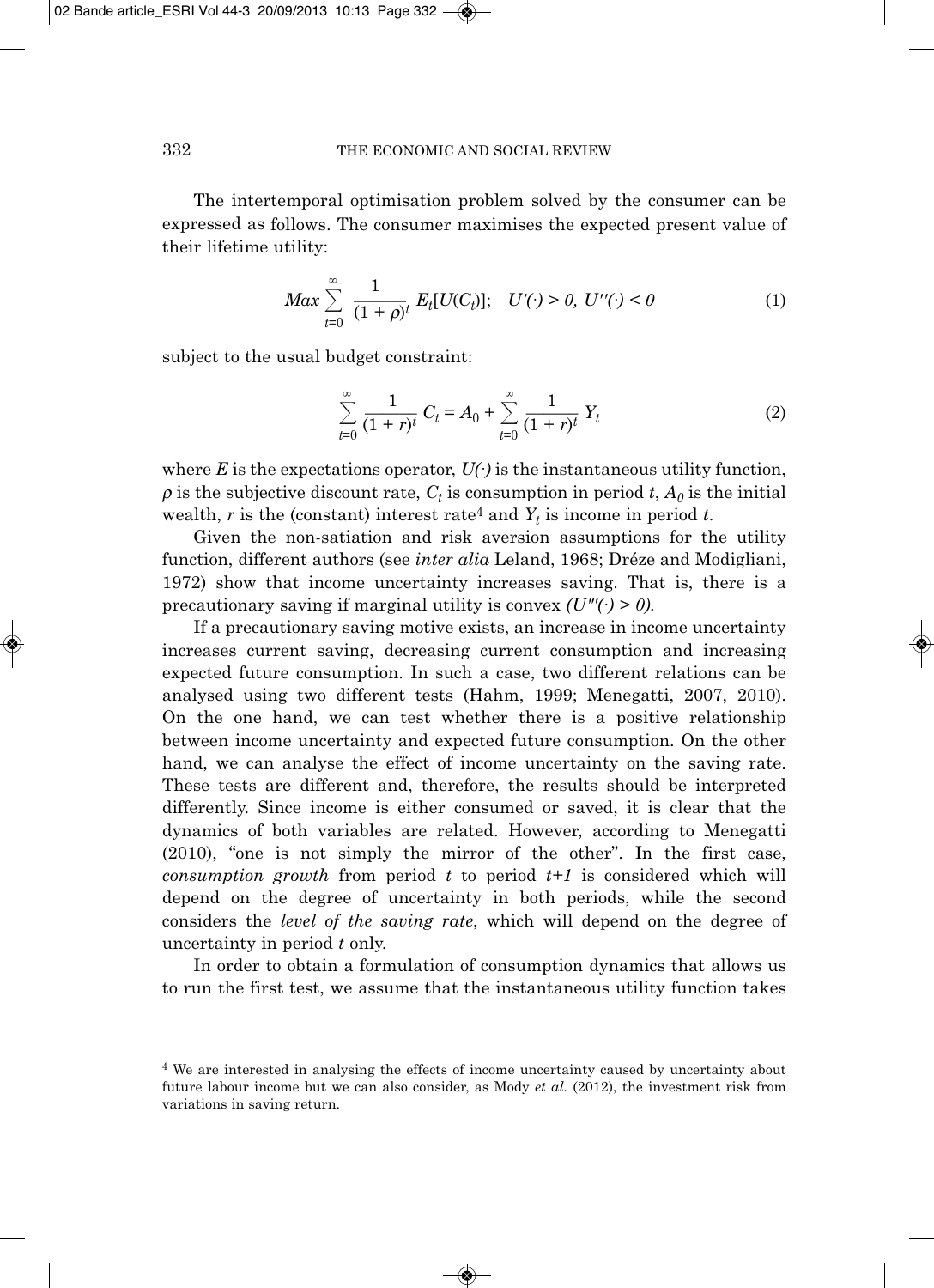the form of a Constant Relative Risk Aversion (CRRA) utility function,5  $(U(C_t) = C_t^{(1-\theta)/(1-\theta)})$  where  $\theta$  is the coefficient of relative risk aversion) and consumption shocks are log-normally distributed. With these assumptions, it can be shown (Hahm, 1999; Carroll, 1992, 1997) that optimal consumption will grow according to,

$$
E_t(\Delta \ln C_{t+1}) = \frac{r - \rho}{\theta} + \frac{1}{2} \theta [\Delta \ln C_{t+1} - E_t (\Delta \ln C_{t+1})]^2
$$
 (3)

where the term  $[\Delta \ln C_{t+1} - E_t (\Delta \ln C_{t+1})]^2$  is the conditional variance of consumption growth. By multiplying this term by  $\theta/2$ , we have the precautionary premium related to income uncertainty.

However, given that the conditional variance of consumption growth rates can be an endogenous variable depending on accumulated wealth (Carroll, 1992), Equation (3) cannot be directly estimated. In order to carry out empirical tests on precautionary saving, at least two considerations should be taken into account. As proposed by Hahm (1999), the conditional variance of consumption growth rates should be substituted by a measure of uncertainty on future income growth. Moreover, when explaining consumption growth, income growth should also be introduced as a control variable for the following reasons: the existence of liquidity constraints and/or a large fraction of individuals consuming all of their current income, which are a result of myopic behaviour (Campbell and Mankiw, 1989).

An increase in income uncertainty is expected to stimulate saving rates since households protect themselves against financial adversities.6 The precautionary saving theory states that larger uncertainty implies larger saving and if uncertainty is constant, it also implies future consumption growth. However, if the degree of uncertainty varies over time, greater uncertainty in period *t* increases the saving rate, but does not increase consumption in period *t+1*. Consequently, an equation considering the relation between uncertainty and consumption growth cannot test the precautionary

<sup>5</sup> Constant relative risk aversion utility is widely used in macroeconomics and finance for analytical convenience, because of its homogeneity properties. When instantaneous utility is characterised by CRRA, prudence  $(U'' > 0)$ , a characteristic of the utility function, leads to precautionary saving. Studies of precautionary saving under CRRA utility include, inter alia, those of Zeldes (1989); Hubbard *et al.* (1995); Carroll and Samwick (1997); Letendre and Smith (2001); Gourinchas and Parker (2001); Carroll *et al.* (2003); Bishop and Park (2004) and Menegatti (2007, 2010).

<sup>6</sup> Therefore, precautionary saving motives provide an explanation for the quite counter-intuitive consumption-saving behaviour, that is, why consumers do not reduce saving or increase borrowing during recessions.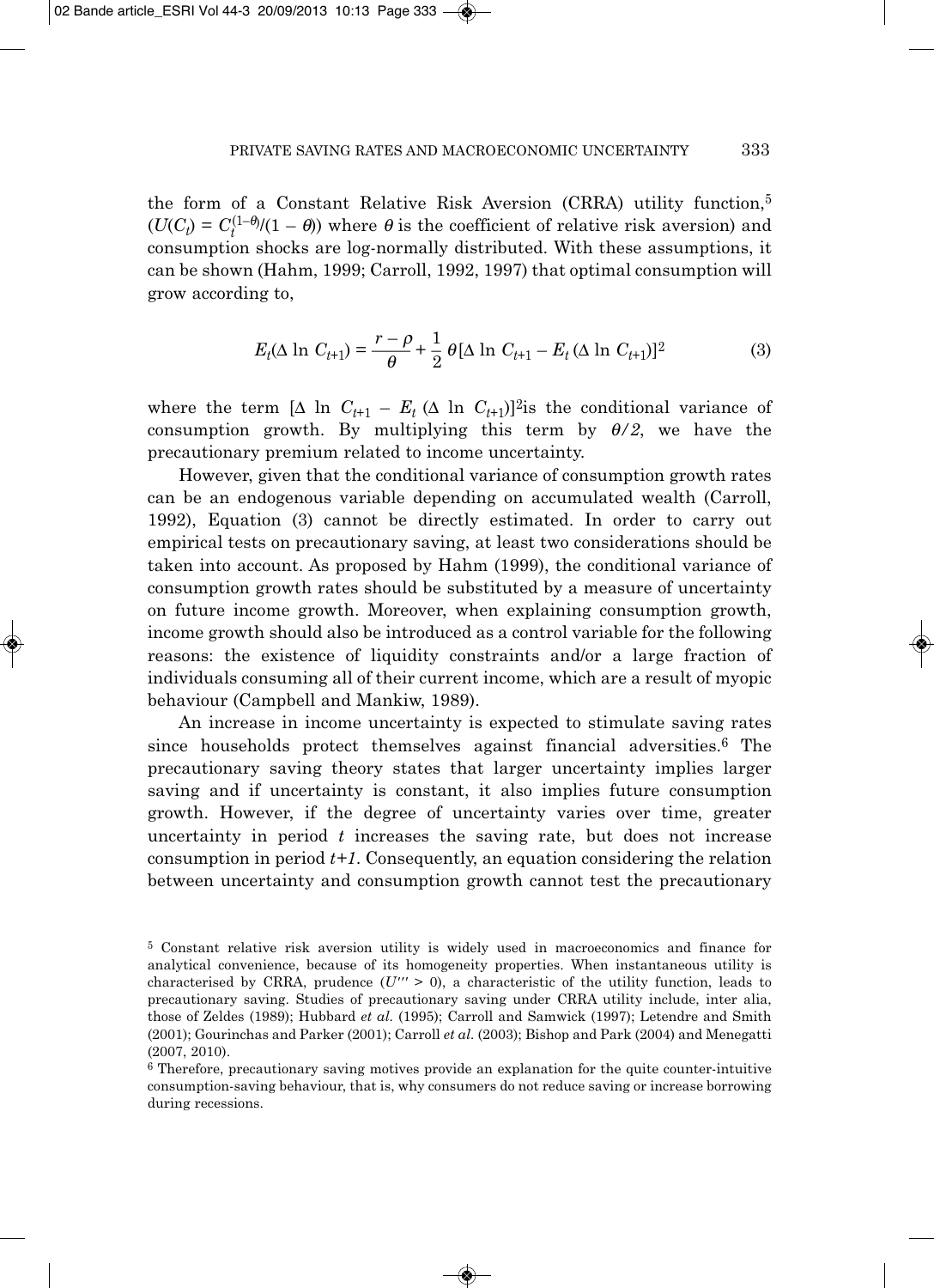saving theory and a *"saving rate"* test is necessary. So, as previously mentioned, we also directly test the saving theory by analysing the effect of uncertainty on the saving rate.7

Taking these arguments into account, we can conclude that under a low and stable degree of uncertainty, individuals choose optimal consumption and then save the rest of their income. In contrast, under a high and variable degree of uncertainty, individuals decide how much they need to save and then consume the rest of their income. This different approach on consumptionsaving decisions influences the effects of uncertainty on the dynamics of consumption and the saving rate, as well as the way precautionary saving theory must be empirically tested.

Consequently, in Section IV we include measures of uncertainty on future income growth (that is, on income dynamics), per capita income growth rate and a number of control variables commonly used in the precautionary saving empirical literature, such as per capita disposable income (to capture the income level effects on saving), the inflation rate, financial and non-financial wealth (a negative correlation between wealth and saving rate is expected), socio-demographic factors (proxied by female activity rate), and domestic private credit (to introduce restricted access to credit).

## IV EMPIRICAL EVIDENCE

#### 4.1 *Data*

In this paper we use regional data from the 17 Spanish regions (*Comunidades Autónomas*), at NUTSII level, for the period 1980-2007. The use of regional data to address saving patterns can be justified on the grounds that regional variability complements the relatively short time dimension of existing datasets, in order to assess long-run relations between the relevant variables. Some of the control variables we will use in the econometric exercise have a rather short time dimension, and therefore the use of regional data can increase the quality of the estimations. Also, as Marchante *et al*. (2001) remark, the average propensity to save is usually neither uniform over time nor across regions, which implies that the national saving rate is in every period a weighted average of different regional saving rates. Taking this regional heterogeneity into account should help analyse the effect of

<sup>7</sup> This is a general test of the precautionary savings theory whose conclusions are not related to the assumption of a particular utility function.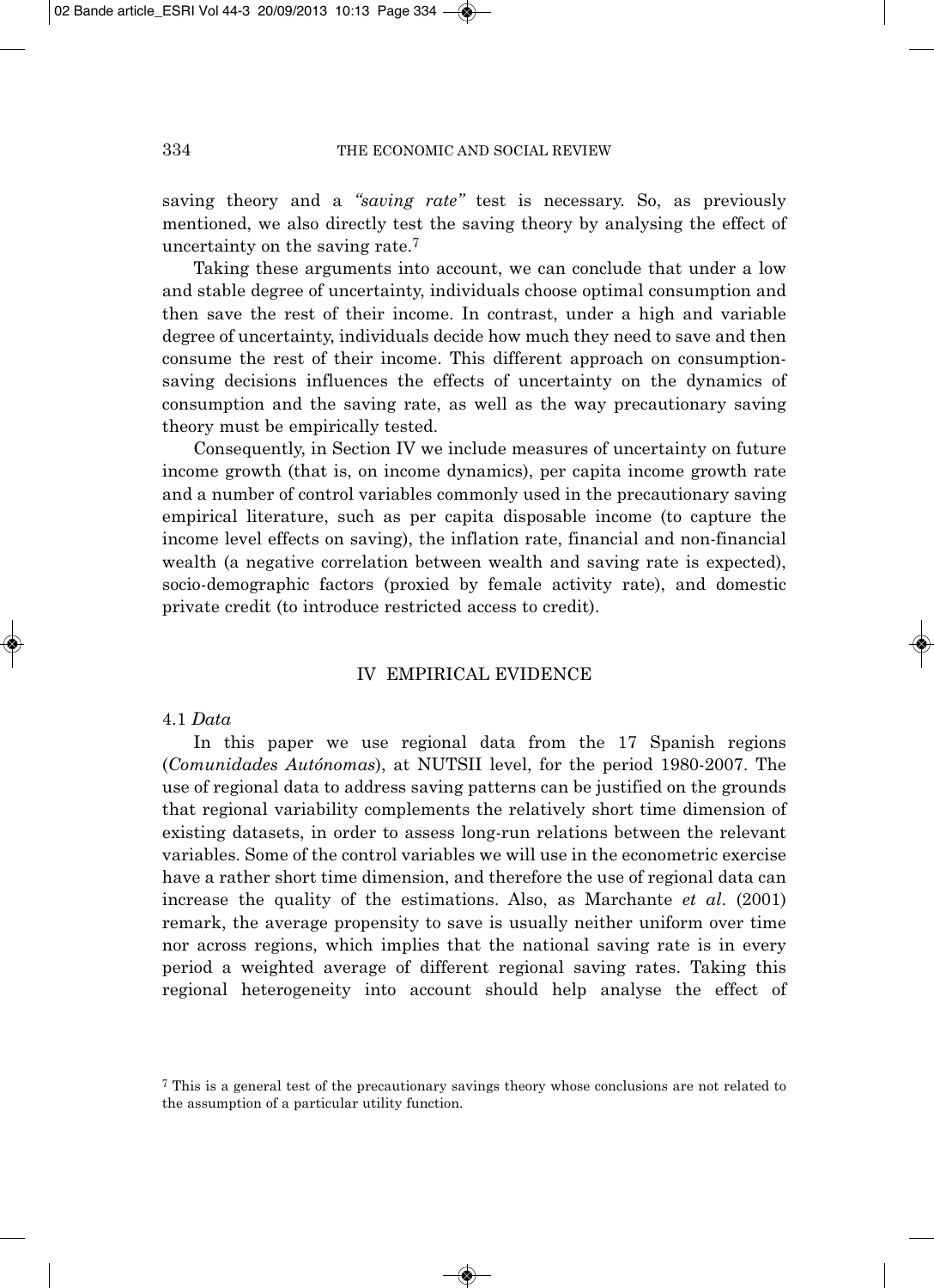uncertainty on saving (through its regional variability) and identifying other relevant determinants of saving.8

The main data source is the BD-MORES dataset, provided by the Ministry of Economy and the University of Valencia, which takes the form of regional accounting type data. From this dataset we have time series on regional gross disposable income and consumption expenditures (and therefore, saving), all in real terms.9 We also take the regional GDP at constant 2000 market prices and the total regional population to measure *per capita* variables. For the remaining variables of our model the data sources are different, and are summarised in Table 3. The uncertainty measure has been computed following Menegatti (2010), through the estimation of individual optimal ARMA models on the growth rate of regional GDP on a first stage (using the Akaike information criteria to select among competing specifications). Next, we compute the fitted values from the optimal model, $10$  and construct the uncertainty measure as the squared difference between actual and fitted values.11 As stated by Menegatti (2010), given that we compute the expectation of the output growth rate on the basis of the specific dynamics of GDP in each region, this implies that we are using a measure of uncertainty of future GDP growth based on the actual data generating process for each region.

Our data is restricted to the period ending in 2007 as there is no available data from the Regional Accounting on household income.

Before deciding on the type of panel data model we examine the stationarity properties of the series. The use of dynamic panel data models has been discussed inter alia by Banerjee (1999); Baltagi and Kao (2000) and Smith and Fuertes (2010). Whether the involved variables in the analysis are

<sup>10</sup> This provides a measure of expected output growth.

<sup>11</sup> We do not report these auxiliary regressions for brevity, but results are available from authors upon request.

<sup>8</sup> Table A1 in the Appendix provides some descriptive statistics on Spanish regional saving rates during our sample period. From that table we conclude that the degree of variability in regional saving rates is remarkable, with differences on average values of more than 15 percentage points. Regional saving rates also differ in terms of volatility, with regions with high standard deviations (Baleares, Canarias or Cantabria) and regions with much less volatility (Andalucía, Cataluña or Valencia, for instance). In this empirical section we exploit this regional variability in saving behaviour.

<sup>9</sup> The BD-MORES dataset uses as its main input data from the official Regional Accounts, provided by the Spanish Statistical Office (INE), homogenising the different base years used in the latter. Therefore, in its construction the European System of Accounts (ESA) has been followed, and thus the main aggregates are defined according to a well established methodology. In particular, saving is defined in the ESA as the difference between Gross Disposable Income and Final Consumption, and therefore measures savings behaviour by households. See de Bustos *et al.* (2008) for a complete description of this dataset.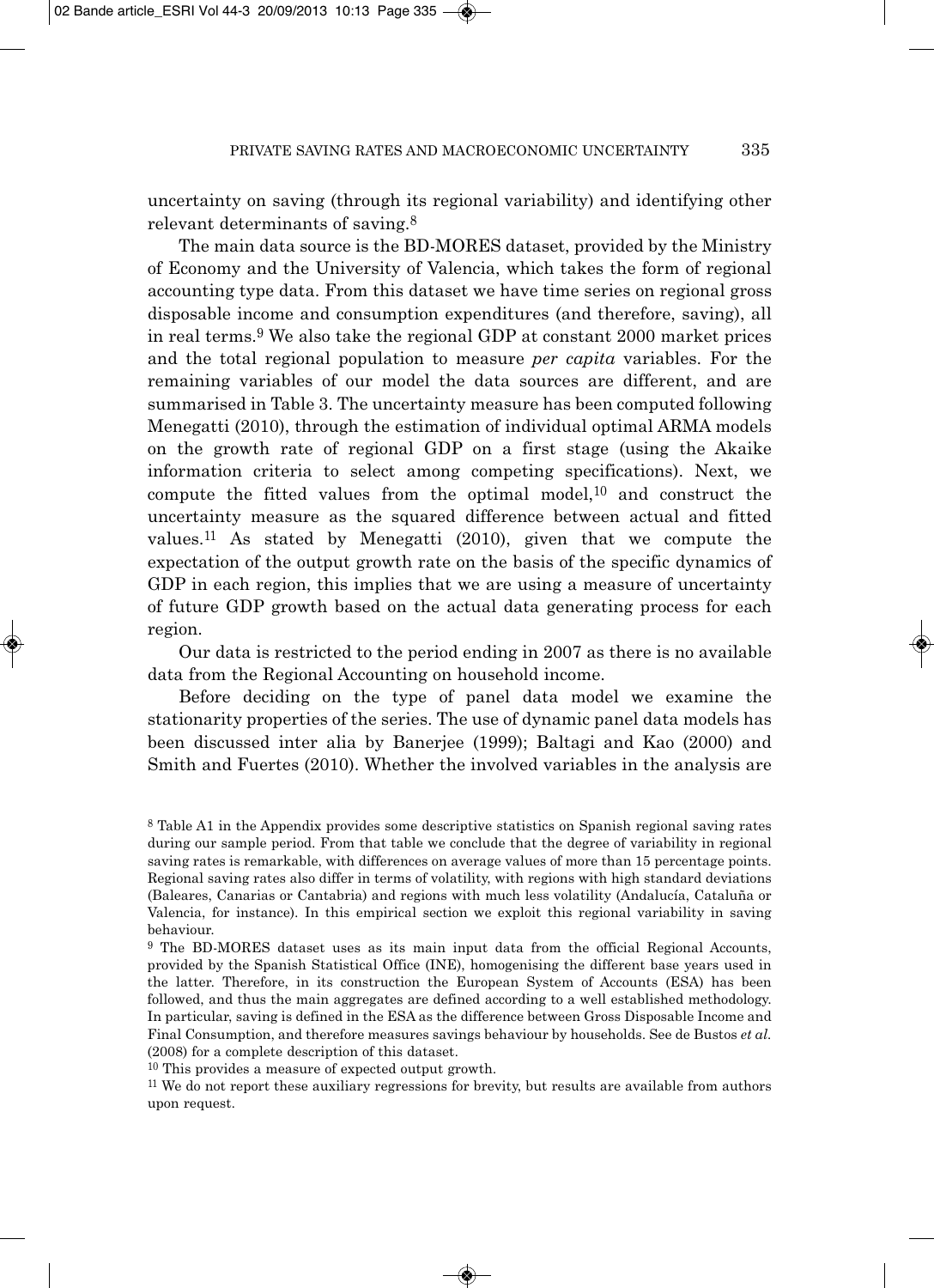| Variable                    | Definition                                                                                                                                                                   | Source                                                                      |
|-----------------------------|------------------------------------------------------------------------------------------------------------------------------------------------------------------------------|-----------------------------------------------------------------------------|
| $\triangle LCPC$ i,t        | First difference of the log of regional<br>per capita consumption.                                                                                                           | <b>BDMORES</b> dataset                                                      |
| $S_{i,t}$                   | Regional saving rate, defined as the<br>ratio of regional gross private saving<br>to regional disposable income.                                                             | <b>BDMORES</b> dataset                                                      |
| UNCERTAINTY $_{i,t}$        | Expected variance of future regional<br>output growth.                                                                                                                       | Author's elaboration,<br>based on GDP series<br>from the BDMORES<br>dataset |
| URAT $E_{i,t}$              | Regional unemployment rate.                                                                                                                                                  | Labour Force Survey,<br><b>INE</b>                                          |
| INFLATION,                  | First difference of the log of national<br>CPL.                                                                                                                              | <b>INE</b>                                                                  |
| $1/RBD_{i.t}$               | Inverse of the regional per capita real<br>disposable income.                                                                                                                | <b>BDMORES</b> dataset                                                      |
| $CRED\_RBD_{i.t}$           | Ratio of regional total credit to the<br>private sector over gross disposable<br>income.                                                                                     | Bank of Spain, Boletín<br>Estadístico, and<br><b>BDMORES</b> dataset        |
| $NFWEALTH_{i,t}$            | Ratio of regional wealth at the<br>beginning of the period over per<br>capita disposable income. Wealth is<br>proxied by the regional net stock<br>of private capital stock. | <b>BDMORES</b> dataset                                                      |
| $FEMALE\_ACT$ <sub>it</sub> | Regional female activity rate, defined<br>as the ratio of female labour force<br>over female working age population.                                                         | Labour Force Survey.<br><b>INE</b>                                          |

Table 3: *Variables in the Econometric Model*

stationary or not determines the type of econometric methodology to follow next (see Smith and Fuertes, 2010). Thus, if the variables are non-stationary  $(i.e., I(1))$  we should first test for panel cointegration (for instance, through the approach suggested by Pedroni (1999, 2004)) and construct an error correction model if such cointegration exists, or estimate the model in first differences otherwise. If the variables are stationary, then we can proceed with the standard techniques for stationary panel data models (Baltagi, 2008). Therefore, we next compute panel data unit root tests, in order to check the stationarity properties of the regional variables. Among the different available options in the literature, we opted for the Maddala-Wu (1999) test, based on an exactly non-parametric test based on Fisher (1932). Specifically, the test statistic is

$$
\lambda = -2 \sum_{i=1}^{N} \ln p_i
$$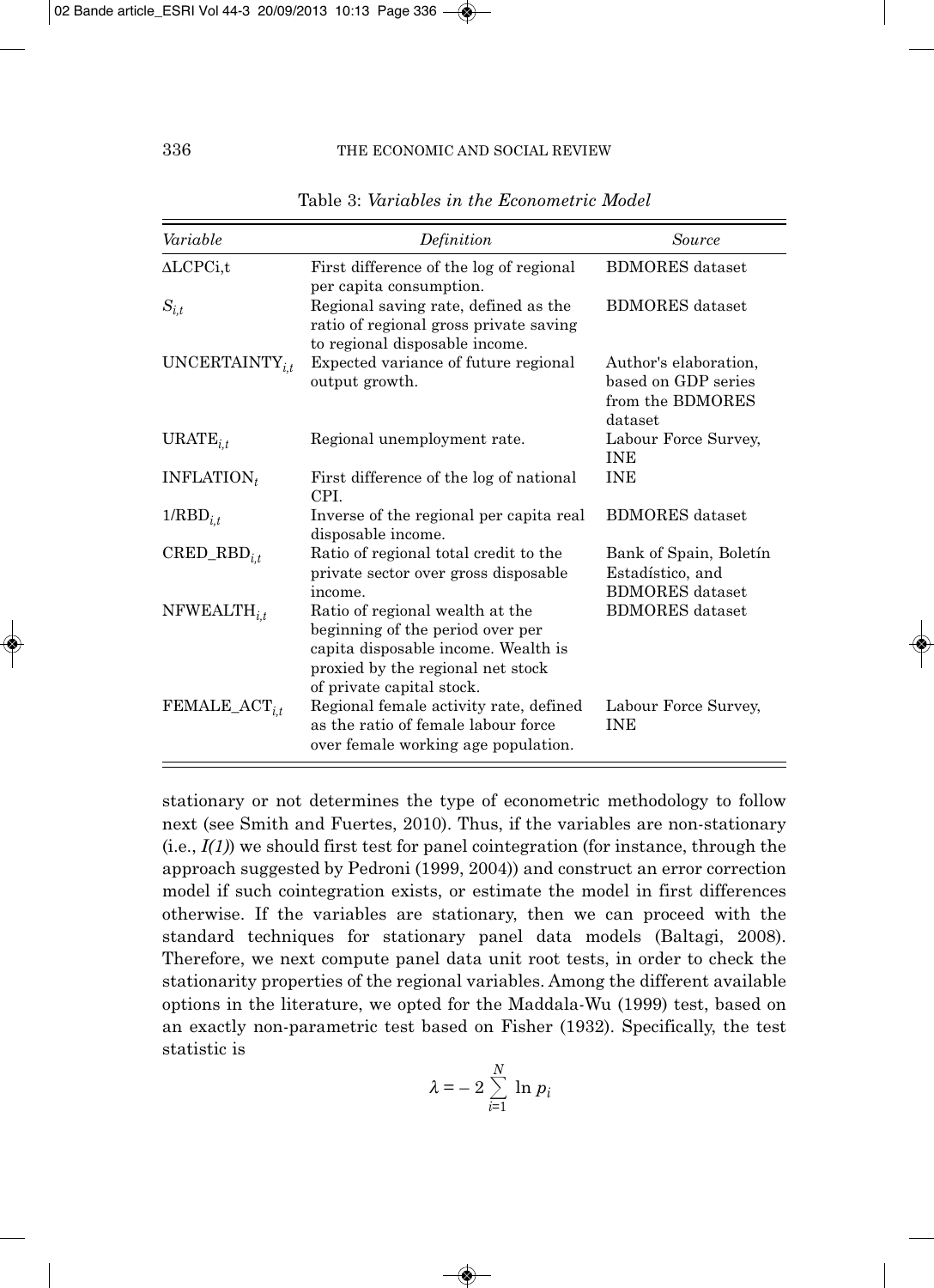which is distributed as a  $\chi^2(2N)$ , where  $p_i$  is the p-value of the ADF unit root test for each *i*-th cross section unit, *i=1,...,N*. This decision is based on the interesting characteristics of the test (see Maddala-Wu, 1999).

Table 4 summarises the results of the test for the regional variables included in the model. Note that the null hypothesis is non-stationarity, and that the value of the statistic for each variable is greater than the critical value for a  $\chi^2(34)$ , which is approximately 48, except for the female activity rate. In light of these results, we conclude that the regional variables involved in our model are panel-stationary (we included the first difference of the female activity rate), and, therefore, we may use standard stationary panel techniques.12

|                    | Fisher | <i>p</i> -value |
|--------------------|--------|-----------------|
| ALCPC              | 108,74 | 0,00            |
| S                  | 50,71  | 0,03            |
| <b>UNCERTAINTY</b> | 214,81 | 0,00            |
| <b>URATE</b>       | 70,22  | 0,00            |
| <b>RBD</b>         | 50,88  | 0,02            |
| <b>NFWEALTH</b>    | 61,10  | 0,00            |
| FEMALE ACT         | 28.73  | 0.72            |
| <b>AFEMALE ACT</b> | 269.08 | 0.00            |
|                    |        |                 |

Table 4: *Panel Unit Root Tests*

*Notes:* Δ is the first difference operator.

#### 4.2 *Econometric Model*

Since regional data is used to assess the impact of uncertainty on saving and consumption, we build a panel of 17 regions for the period 1980-2007.13 As discussed in Section III, Menegatti (2010) argues that the effect of uncertainty on consumption decisions derived from the standard models can be empirically analysed by using two partially different tests related to consumption growth and the saving rate. Therefore, we provide two sets of estimations: one for the consumption growth model and another for the saving rate equation.

The initially estimated equations are given by:

$$
\Delta c_{it} = \alpha_i + \beta \sigma_{it} + \gamma \Delta y_{it} + \delta X_{it} + \varepsilon_{it}
$$
\n(4)

<sup>13</sup> Since we are considering the whole set of Spanish regions, fixed effects models are preferred to random effects models. Moreover, Hausman tests point to the validity of the fixed effects approach.

 $12$  Furthermore, standard unit root tests on the national inflation rate indicate that this variable is also stationary in the sample period.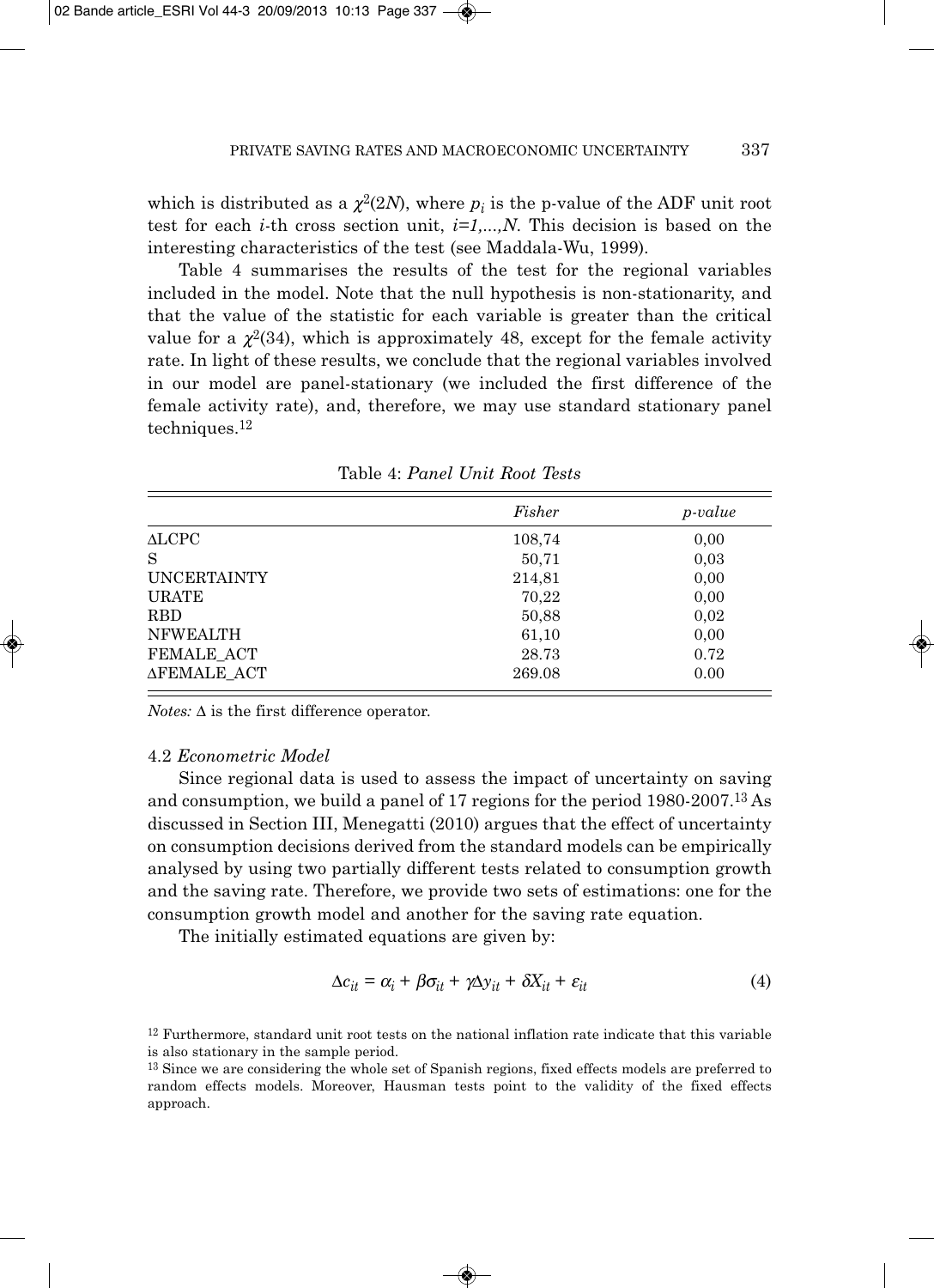$$
s_{it} = \lambda_i + \Psi \sigma_{it} + \phi \Delta y_{it} + \theta X_{it} + v_{it}
$$
 (5)

where  $c_{it}$  is the log of consumption in region *i*,  $s_{it}$  is the saving rate in region *i* (as defined in Table 3),  $\sigma_{it}$  is the measure of uncertainty in region *i* and  $\Delta y_{it}$  is the first difference of the log of per capita GDP (all variables measured in real terms). The vector  $X_{it}$  contains a number of macroeconomic control variables proposed in the previous literature. We use a fixed effects model to estimate the equations above, assuming that the error terms  $\varepsilon_{it}$  and  $v_{it}$  follow a one-way error component model. In other words, the fixed effect model assumes that slope coefficients and variances are identical across regions and only intercepts are allowed to vary.

Before presenting the results, the following should be observed: first, Loayza *et al.* (2000) suggest that the estimation of consumption or saving models should take into account the inertia in these variables, which is especially relevant when using annual data. This leads to a dynamic specification of the models above with lags of the dependent variable. This, in turn, introduces a second econometric issue to deal with. Let us consider the following illustrative model with homogenous slopes and differing constants to clarify the issues arising from the estimation of a dynamic version of a model as in Equations (4) or  $(5)$ :<sup>14</sup>

$$
y_{i,t} = \alpha_i + \beta x_{i,t} + \gamma y_{i,t-1} + u_{i,t}, \quad u_{i,t} \sim \text{iid } N(0, \sigma^2)
$$

where the independence assumption for the error terms refers to time and cross-section, i.e.,  $E(u_{i,t},u_{i,t,s}) = 0$  for  $i \neq j$  or  $s \neq 0$ . The fixed effect estimator (the most common for dynamic panels) is consistent in dynamic panels with constant slopes as  $T \rightarrow \infty$ , for fixed *N*.

It has been clearly shown in the literature that when *T* is small relative to *N* the OLS estimation is inconsistent (for example, when  $N \rightarrow \infty$  for a fixed *T* gives rise to the Nickell bias). In this case, the standard approach is to use a General Method of Moments (GMM) estimator, such as the Arellano and Bond (1991) DPD or the Blundell and Bond (1998) BB estimators. In these estimators, the data is first differenced in order to eliminate the fixed effects. It is also well known that the GMM estimator is efficient for large cross sections with relatively few time periods (Baltagi, 2008).

Note that for our sample the time dimension is clearly greater than the cross-section dimension: 21 time observations  $\times$  17 regions. In other words, *N/T* is smaller than 1, so that we can confidently assume that *T* grows

<sup>14</sup> Here we follow Smith and Fuertes (2010).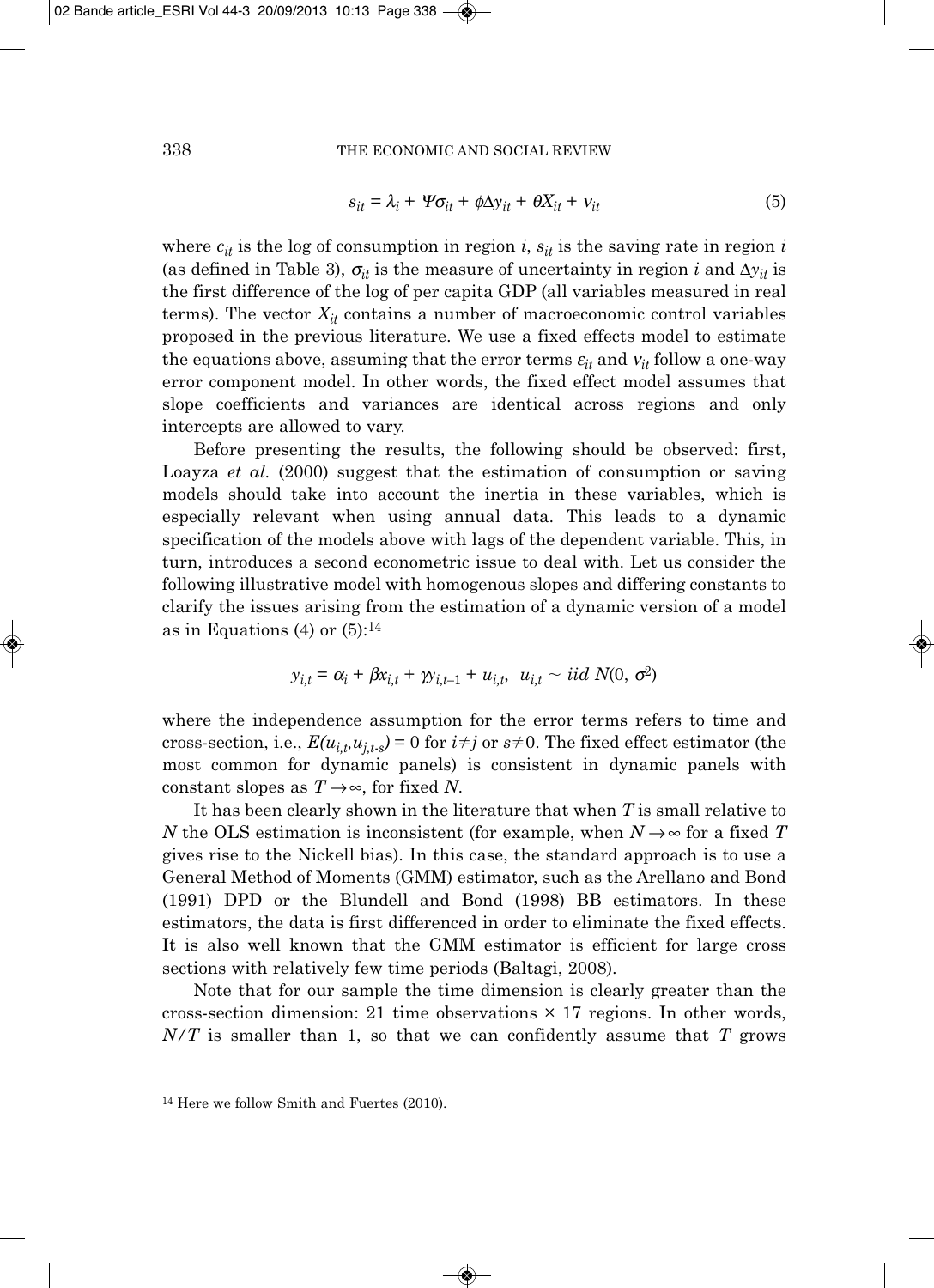sufficiently fast relative to *N*. Therefore, our estimation results are not likely to be affected by the Nickell bias or other inconsistencies, and we proceed with the standard one-way fixed effects estimation. Nevertheless, we also estimate the models with the Generalised Method of Moments (Arellano and Bond estimator) with little difference in the results.

#### 4.3 *Econometric Results*

Tables 5 and 6 summarise the results of the estimation of different specifications of the consumption growth and saving rate equations. In each table we provide the one-way fixed effects OLS results and the General Method of Moments (GMM) results. As stated in Equations (4) and (5) we regress consumption growth and the saving rate on a measure of uncertainty and a number of macroeconomic control variables. Among the reviewed literature a consensus exists as to the type of control variables to include (see Loyaza *at al*., 2000). Therefore, the inflation rate is usually included in order to control for macroeconomic stability. Higher inflation rates imply poorer forecasts of future income and asset returns and, therefore, should reduce consumption and increase saving rates. Additionally, we control for the effect of the income level in our dependent variables and the possibly nonlinear relationship by including the inverse of per capita disposable income level, following Modigliani (1993) and Marchante *et al.* (2001). We also control for liquidity constraints by adding the ratio of regional aggregate credit to the private sector to gross disposable income, following Japelli and Pagano (1994). An increase in the "credit rate" to the private sector should result in higher consumption growth and lower saving rates since access to credit is easier. We also include measures of non-financial wealth by using the ratio of per capita real wealth at the beginning of the period and per capita gross disposable income. Following Andrés *et al.* (1990) or Argimón *et al*. (1993) we proxy wealth data by the net stock of private capital stock, including residential real estate. Finally, we also control for socio-demographic changes at the regional level by including the growth of female activity rate, given the nonstationarity properties of the level of the series. We tried to use data on financial wealth at the regional level by including saving deposits over total deposits and several related variables, but none were significant in the empirical models. Demographic variables, such as the old age dependency ratio or the child dependency ratio were also specified, however, regional data is only available since 1998.

Focusing first on the consumption model, column (1) of Table 5 summarises the initial results. In this model we estimate a static version of Equation (4) and find that the uncertainty measure has a negative but insignificant effect on consumption growth. Moreover, the Durbin-Watson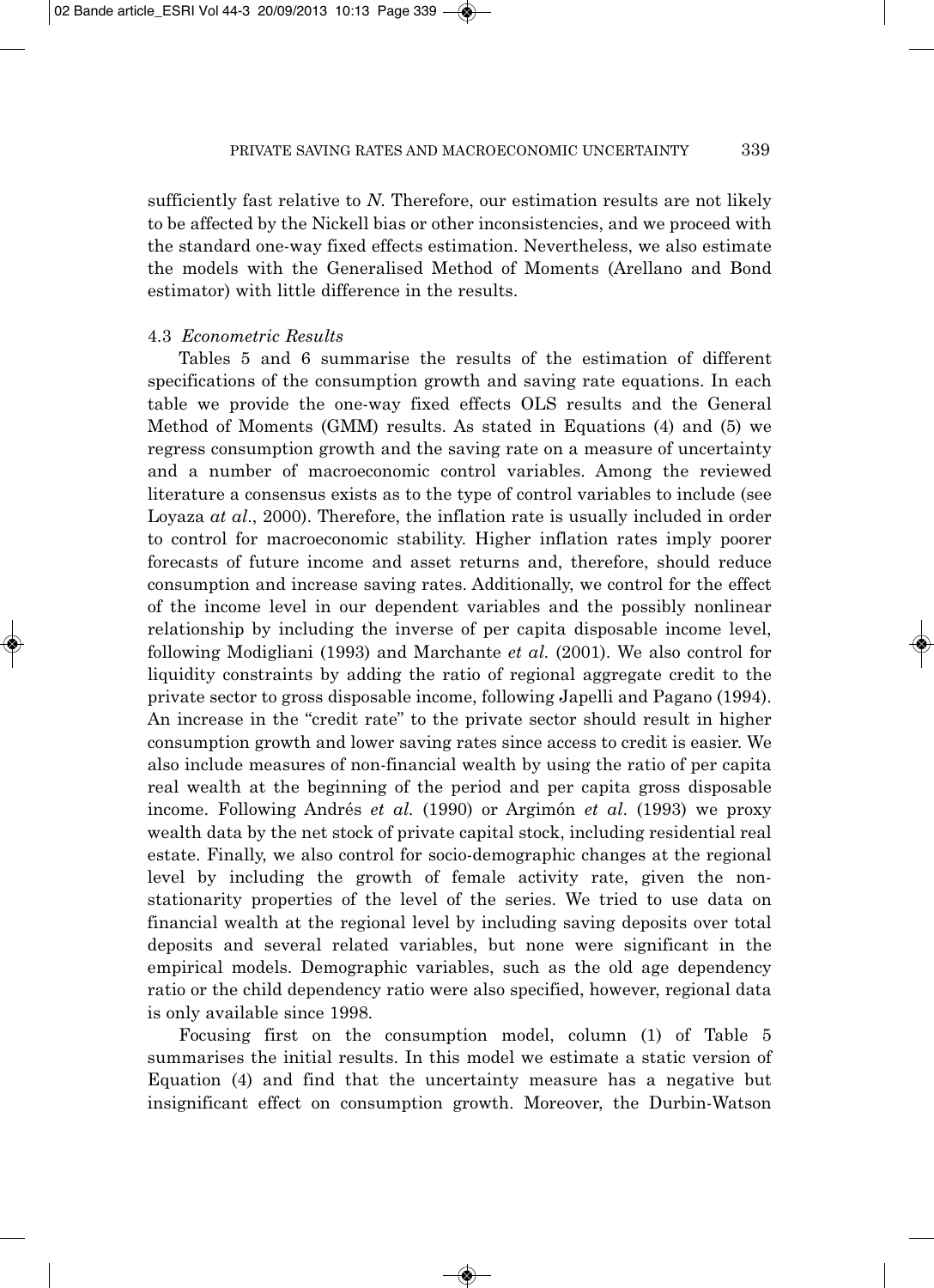statistics indicate that some type of serial correlation is present in the model. Therefore, following Loayza *et al.* (2000) we extend the model with a lag of the dependent variable. Results are summarised in columns (2) and (2*'*). In general, coefficients have the expected signs, even though some of them are not statistically significant. The uncertainty measure is only significant at the 10 per cent level with a negative impact on consumption growth. Inflation and the change in female activity rates are not significant at conventional levels. Income levels have a positive effect on consumption growth, validating the hypothesis of Modigliani (1993). Non-financial wealth has a surprising negative and significant effect, which deserves further research. As expected, the credit rate has a positive effect on consumption growth.

Given the low significance of the uncertainty measure, we replace it by the unemployment rate to examine the effect of job loss on consumption and saving. Columns (3) and (3*'*) summarise the results. We find that the unemployment rate has a strong and significant negative effect on consumption (coefficient of –0.102 in the OLS estimation and of –0.135 in the GMM estimation), while the remaining control variables (except the female activity rate) are significant, with the same signs as models (2) and (2*'*). We next combine both types of uncertainty measures (as in Mody *et al.*, 2012) to control for different sources of uncertainty affecting consumption growth. Results reported in columns (4) and (4*'*) of Table 5 show that whereas unemployment remains highly significant, income uncertainty is now not significant at conventional levels, suggesting thus a greater impact of the labour market status on household consumption behaviour than expected shocks to income. Finally, and given that the female activity rate remains nonsignificant, we drop it from the model and estimate Equation (4) again including both measures of uncertainty. Results are shown in columns (5) and (5*'*), and are in line with those reported previously.

Table 6 summarises the results of the saving rate model. Column (1) shows the estimated static model, in which uncertainty impacts positively on saving rates, providing evidence in favour of the precautionary savings hypothesis. Moreover, the remaining control variables have the expected signs and are significant, except for the female activity rate. However, the value of the Durbin-Watson statistic (0.48) indicates that the model is misspecified. Therefore, we include the first lag of the saving rate and estimate again the dynamic model by OLS and GMM. We first use the income uncertainty measure (columns (2) and (2*'*) in Table 6). Results show a significant and positive effect of income uncertainty on saving (coefficient of 0.063). Income growth, income levels, credit to income ratios and non-financial wealth have the expected negative sign, whereas the inflation rate and the female activity rate are non-significant. We next use the unemployment rate as the measure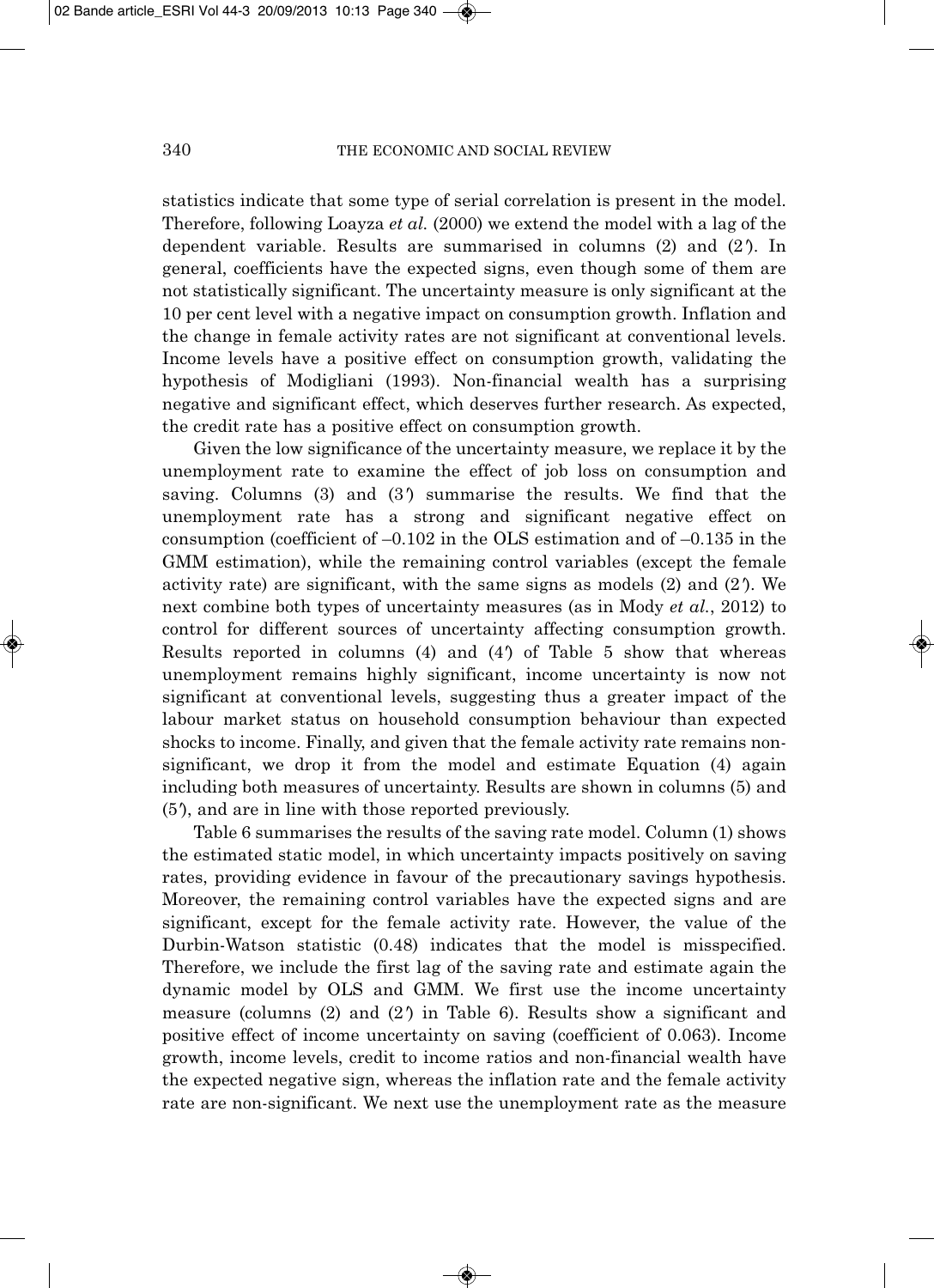|                                                                                                                                                                                               |                                             |                                                                                                                    | Table 5: Consumption Growth Model                                                                                                                                                                                                                                                                                              |                                                   |                        |                                                   |                         |                         |                                                   |
|-----------------------------------------------------------------------------------------------------------------------------------------------------------------------------------------------|---------------------------------------------|--------------------------------------------------------------------------------------------------------------------|--------------------------------------------------------------------------------------------------------------------------------------------------------------------------------------------------------------------------------------------------------------------------------------------------------------------------------|---------------------------------------------------|------------------------|---------------------------------------------------|-------------------------|-------------------------|---------------------------------------------------|
|                                                                                                                                                                                               | E                                           | $\mathfrak{D}% _{T}=\mathfrak{D}_{T}\!\left( a,b\right) ,\ \mathfrak{D}_{T}=\mathfrak{D}_{T}\!\left( a,b\right) ,$ | (2)                                                                                                                                                                                                                                                                                                                            | $\circledS$                                       | $\binom{3'}{3}$        | $\bigcirc$                                        | $\binom{4}{}$           | $\mathcal{G})$          | (5')                                              |
| $ALCPC(-1)$                                                                                                                                                                                   |                                             | $0.239*$                                                                                                           | $0.248**$                                                                                                                                                                                                                                                                                                                      | $0.193**$                                         | $0.182**$              | $0.197*$                                          | $0.188**$               | $0.195**$               | $0.187**$                                         |
| UNCERTAINTY                                                                                                                                                                                   | $-0.049$                                    | $-0.053$<br>(5.30)                                                                                                 | $-0.053$<br>(5.19)                                                                                                                                                                                                                                                                                                             | (4.02)                                            | (3.59)                 | $-0.046$<br>(4.12)                                | $(3.69)$<br>-0.043      | $-0.046$<br>(4.08)      | $(3.69)$<br>-0.044                                |
|                                                                                                                                                                                               | $(-1.63)$<br>0.608**                        | $(-1.83)$<br>0.525**                                                                                               | $(-1.67)$<br>0.514**                                                                                                                                                                                                                                                                                                           |                                                   |                        | $(-1.60)$                                         | $(-1.38)$               | $(-1.60)$               | $\begin{array}{c} (-1.41) \\ 0.469** \end{array}$ |
| $\Delta \text{YPC}$                                                                                                                                                                           | (11.45)                                     | (9.83)                                                                                                             | (8.74)                                                                                                                                                                                                                                                                                                                         | $0.505**$<br>(9.31)                               | $0.487**$<br>(1.98)    | $0.488**$                                         | (7.87)                  | $0.492**$<br>(8.97)     | (1.93)                                            |
| <b>URATE</b>                                                                                                                                                                                  |                                             |                                                                                                                    |                                                                                                                                                                                                                                                                                                                                | $-0.102**$                                        | $-0.135**$             | $(8.83)$<br>$-0.096**$<br>$(-2.42)$<br>$-0.276**$ | $-0.128**$              | $-0.096**$              | $-0.129**$                                        |
|                                                                                                                                                                                               |                                             |                                                                                                                    |                                                                                                                                                                                                                                                                                                                                | $(-2.58)$                                         | $(-3.03)$              |                                                   | $(-2.85)$               | $(-2.40)$               | $(-2.88)$                                         |
| <b>INFLATION</b>                                                                                                                                                                              |                                             | $-0.135$                                                                                                           | $-0.189$<br>$(-1.79)$                                                                                                                                                                                                                                                                                                          | $-0.276**$                                        | $-0.38$ ) **           | $(-2.43)$                                         | $-0.378**$<br>$(-3.08)$ | $-0.274**$<br>$(-2.41)$ | $-0.379**$                                        |
| 1/RBD                                                                                                                                                                                         | $-0.020$<br>$(-0.20)$<br>$0.547**$          | $\begin{array}{c} (-1.37) \\ 0.515** \end{array}$                                                                  | $0.587**$                                                                                                                                                                                                                                                                                                                      | $\begin{array}{c} (-2.42) \\ 0.722** \end{array}$ | $0.893**$<br>$(-3.10)$ | $0.736**$                                         | $0.900**$               | $0.746**$               | $0.908**$<br>$(-3.10)$                            |
|                                                                                                                                                                                               | (3.85)                                      | (3.77)                                                                                                             | (3.89)                                                                                                                                                                                                                                                                                                                         | (4.41)                                            | (4.87)                 | (4.50)                                            | (4.91)                  | (4.58)                  | (4.98)                                            |
| CRED_RBD                                                                                                                                                                                      | $0.017**$                                   | $0.015**$                                                                                                          | $0.018**$                                                                                                                                                                                                                                                                                                                      | $0.011**$                                         | $0.014**$              | $0.012**$                                         | $0.0146**$              | $0.012**$               | $0.014**$                                         |
|                                                                                                                                                                                               | $(3.65)$<br>-0.019**                        | $(3.19)$<br>$-0.015**$                                                                                             | $(3.42)$<br>-0.019**                                                                                                                                                                                                                                                                                                           | $(2.44)$<br>-0.02**                               | (2.74)                 | (2.48)                                            | (2.75)                  | (2.61)                  | (2.83)                                            |
| NFWEALTH                                                                                                                                                                                      |                                             |                                                                                                                    |                                                                                                                                                                                                                                                                                                                                |                                                   | $-0.027**$             | $-0.020**$                                        | $-0.027**$              | $-0.020**$              | $-0.027**$                                        |
|                                                                                                                                                                                               | $-3.12$                                     | $(-2.53)$<br>0.05                                                                                                  | $(-2.67)$<br>0.026                                                                                                                                                                                                                                                                                                             | $(-3.20)$                                         | $(-3.54)$              | $\begin{array}{c} (-3.26) \\ 0.050 \end{array}$   | $(-3.55)$               | $(-3.25)$               | $(-3.55)$                                         |
| <b>AFEMALE ACT</b>                                                                                                                                                                            | $\begin{array}{c} 0.01 \\ 0.16 \end{array}$ |                                                                                                                    |                                                                                                                                                                                                                                                                                                                                | 0.052                                             | 0.021                  |                                                   | 0.024                   |                         |                                                   |
|                                                                                                                                                                                               |                                             | (0.67)                                                                                                             | (0.34)                                                                                                                                                                                                                                                                                                                         | (0.70)                                            | (0.28)                 | (0.72)                                            | (0.31)                  |                         |                                                   |
|                                                                                                                                                                                               | 0.42                                        | 0.47                                                                                                               |                                                                                                                                                                                                                                                                                                                                | 0.47                                              |                        | 0.48                                              |                         | 0.48                    |                                                   |
| $_{\rm MLL}^{\rm DW}$                                                                                                                                                                         | $\frac{1.81}{925.12}$                       |                                                                                                                    |                                                                                                                                                                                                                                                                                                                                |                                                   |                        |                                                   |                         |                         |                                                   |
|                                                                                                                                                                                               |                                             | 939.65                                                                                                             |                                                                                                                                                                                                                                                                                                                                | 941.40                                            |                        | 942.79                                            |                         | 942.50                  |                                                   |
| $\begin{array}{c} \mathbf{Sargan} \\ \mathbf{D.o.F.} \end{array}$                                                                                                                             |                                             |                                                                                                                    | 262.79                                                                                                                                                                                                                                                                                                                         |                                                   | 270.50                 |                                                   | 268.24                  |                         | 268.94                                            |
|                                                                                                                                                                                               |                                             |                                                                                                                    | 274                                                                                                                                                                                                                                                                                                                            |                                                   | 274                    |                                                   | 273                     |                         | 273                                               |
| p-value                                                                                                                                                                                       |                                             |                                                                                                                    | 0.67                                                                                                                                                                                                                                                                                                                           |                                                   | 0.54                   |                                                   | 0.56                    |                         | 0.55                                              |
| the conditional variance of expected future income, AYPC is the growth rate of per capita GDP, URATE is the unemployment<br>Notes: ALCPC is the<br>rate, INFLATION is<br>total private credit |                                             |                                                                                                                    | growth rate of per capita consumption, uncertainty is the uncertainty measure based on the estimation of<br>the inflation rate, 1/RBD is the inverse of per capital gross disposable income, CRED-RBD is the ratio of<br>to gross disposable income, NFWEALTH is the ratio of wealth at the beginning of the period over gross |                                                   |                        |                                                   |                         |                         |                                                   |

 $\triangle FEMALE\_ACT$  is the change in female activity rate. Sargan is the value of the Sargan test of over-

identifying restrictions derived by Arellano and Bond (1991); DoF is the number of degrees of freedom of this test. \*\* indicates

identifying restrictions derived by Arellano and Bond (1991); DoF is the number of degrees of freedom of this test. \*\* indicates disposable income and  $\triangle FEMALE\_ACT$  is the change in female activity rate. Sargan is the value of the Sargan test of over-

disposable income and

significance of 95 per cent. t-ratios in parentheses.

significance of 95 per cent. t-ratios in parentheses.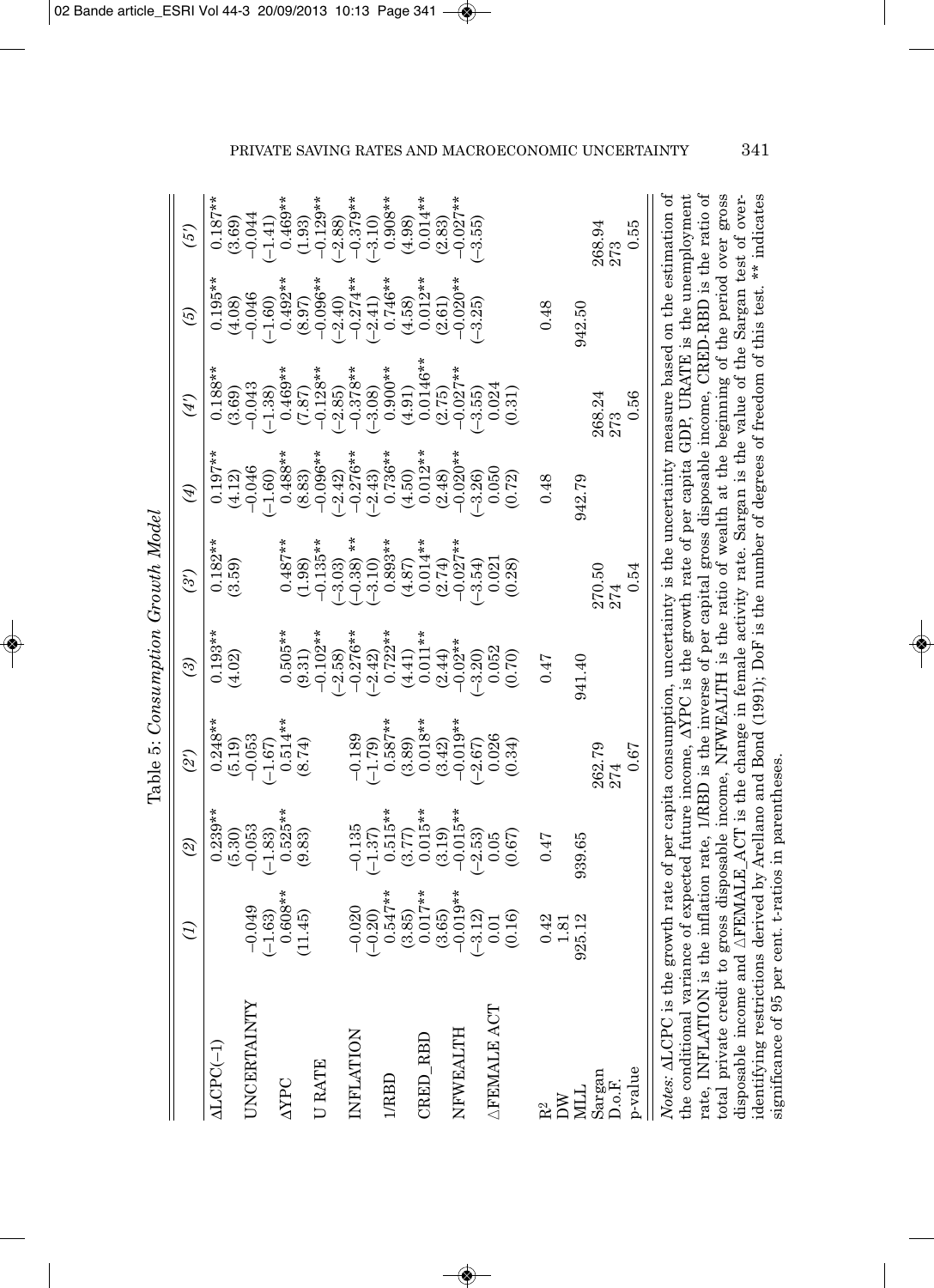|                                                                                                                                               | E                                  | <u>ବ</u>   | $\widetilde{\mathscr{E}}$ | ව                                                                                                        | $\widehat{(\mathcal{E})}$ | $\bigcirc$            | $\binom{4}{}$         | ලි                      | (5')       |
|-----------------------------------------------------------------------------------------------------------------------------------------------|------------------------------------|------------|---------------------------|----------------------------------------------------------------------------------------------------------|---------------------------|-----------------------|-----------------------|-------------------------|------------|
| $S(-1)$                                                                                                                                       |                                    | $0.650**$  | $0.644*$                  | $0.643**$                                                                                                | $0.638*$                  | 0.643                 | $0.637*$              | $0.644*$                | $0.638**$  |
|                                                                                                                                               |                                    | 18.88)     | (19.36)                   | (18.80)                                                                                                  | (18.97)                   | 18.92)                | 19.21)                | (19.00)                 | 19.24)     |
| UNCERTAINTY                                                                                                                                   | $0.067*$                           | $0.063**$  | $0.062**$                 |                                                                                                          |                           | $0.056**$             | $0.056**$             | $0.057**$               | $0.056**$  |
|                                                                                                                                               | (1.91)                             | (2.60)     | (2.70)                    |                                                                                                          |                           | (2.36)                | (2.43)                | (2.36)                  | (2.43)     |
| $\Delta {\rm YPC}$                                                                                                                            | $-0.289**$                         | $-0.173**$ | $-0.186**$                | $-0.138**$                                                                                               | $-0.149**$                | $-0.118**$            | $-0.128**$            | $-0.115**$              | $-0.125**$ |
|                                                                                                                                               | $(-4.67)$                          | $(-3.99)$  | $(-4.52)$                 | $(-3.06)$                                                                                                | $(-3.43)$                 | $(-2.58)$             | $(-2.93)$             | $\frac{-2.54}{0.106**}$ | $(-2.89)$  |
| <b>U RATE</b>                                                                                                                                 |                                    |            |                           | $0.111**$                                                                                                | $0.118*$                  | $0.105**$             | $0.113**$             |                         | $0.114**$  |
|                                                                                                                                               |                                    |            |                           | $\begin{array}{c} (3.56) \\ 0.186 \end{array}$                                                           | (3.94)                    | (3.38)                | (3.81)                | (3.42)                  | (3.83)     |
| INFLATION                                                                                                                                     | $-0.701**$                         | 0.019      | 0.004                     |                                                                                                          | 0.184                     | 0.186                 | $0.185**$             | $0.189**$               | $0.187**$  |
|                                                                                                                                               | $(-6.02)$                          | (0.21)     | (0.06)                    | $(1.83)$<br>-0.606**                                                                                     | (1.87)                    | (1.84)                | (1.90)                | (1.88)                  | (1.92)     |
| 1/RBD                                                                                                                                         | $-0.140$                           | $-0.396**$ | $-0.396**$                |                                                                                                          | $-0.622**$                | $-0.628**$            | $-0.646**$            | $-0.623**$              | $-0.641**$ |
|                                                                                                                                               |                                    | $(-3.42)$  | $(-3.58)$                 |                                                                                                          | $(-4.80)$                 | $(-4.70)$<br>-0.010** | $(-5.05)$<br>-0.008** | $(-4.70)$               | $(-5.01)$  |
| CRED_RED                                                                                                                                      | $(-0.85)$<br>-0.020**<br>(-3.59)   | $-0.013**$ | $-0.125**$                | $(-4.54)$<br>-0.010**                                                                                    | $-0.008**$                |                       |                       | $-0.009**$              | $-0.008**$ |
|                                                                                                                                               |                                    | $(-3.29)$  | $(-3.29)$                 | $(-2.22)$                                                                                                | $(-2.06)$                 | $(-2.29)$             | $(-2.14)$             | $(-2.22)$               | $(-2.08)$  |
| NFWEALTH                                                                                                                                      | $-0.059**$<br>$(-8.20)$<br>$0.115$ | $-0.022**$ | $-0.026**$                | $-0.018**$                                                                                               | $-0.021**$                | $-0.017**$            | $-0.020**$            | $-0.017**$              | $-0.020**$ |
|                                                                                                                                               |                                    | $(-4.24)$  | $(77, 4 - )$              | $(-3.33)$                                                                                                | $(-3.78)$                 | $(-3.25)$             | $(-3.73)$             | $(-3.23)$               | $(-3.73)$  |
| <b>AFEMALE ACT</b>                                                                                                                            |                                    | 0.047      | 0.042                     | 0.037                                                                                                    | 0.034                     | 0.036                 | 0.032                 |                         |            |
|                                                                                                                                               | (1.28)                             | (0.75)     |                           | (0.60)                                                                                                   | (0.57)                    | (0.59)                | (0.55)                |                         |            |
|                                                                                                                                               | $0.86$<br>0.48                     | 0.93       |                           | 0.93                                                                                                     |                           | 0.93                  |                       | 0.93                    |            |
| $\frac{1}{N}$                                                                                                                                 |                                    |            |                           |                                                                                                          |                           |                       |                       |                         |            |
|                                                                                                                                               | 871.12                             | 1001.34    |                           | 1004.45                                                                                                  |                           | 1007.43               |                       | 1007.24                 |            |
| Sargan D.o.F.                                                                                                                                 |                                    |            | 356.89                    |                                                                                                          | 341.84                    |                       | 346.03                |                         | 346.24     |
|                                                                                                                                               |                                    |            | 311                       |                                                                                                          | 311                       |                       | 311                   |                         | 311        |
| p-value                                                                                                                                       |                                    |            | 0.23                      |                                                                                                          | 0.11                      |                       | 0.18                  |                         | 0.18       |
| Notes: ALCPC is the                                                                                                                           |                                    |            |                           | growth rate of per capita consumption, uncertainty is the uncertainty measure based on the estimation of |                           |                       |                       |                         |            |
| the conditional variance of expected future income, $\Delta \text{YPC}$ is the growth rate of per capita GDP, URATE is the unemployment rate, |                                    |            |                           |                                                                                                          |                           |                       |                       |                         |            |
| INFLATION is the inflation rate, 1/RBD is the inverse of per capital gross disposable income, CRED-RBD is the ratio of total                  |                                    |            |                           |                                                                                                          |                           |                       |                       |                         |            |
| private credit to gross                                                                                                                       |                                    |            |                           | disposable income, NFWEALTH is the ratio of wealth at the beginning of the period over gross disposable  |                           |                       |                       |                         |            |
| income and AFEMAL                                                                                                                             |                                    |            |                           | E_ACT is the change in female activity rate. Sargan is the value of the Sargan test of over-identifying  |                           |                       |                       |                         |            |
| restrictions derived by Arellano and Bond (1991); DoF is the number of degrees of freedom of this test. ** indicates significance             |                                    |            |                           |                                                                                                          |                           |                       |                       |                         |            |

of 95 per cent. t-ratios in parentheses.

of 95 per cent. t-ratios in parentheses.

Table 6: Squing Rate Model Table 6: *Saving Rate Model*

# 342 THE ECONOMIC AND SOCIAL REVIEW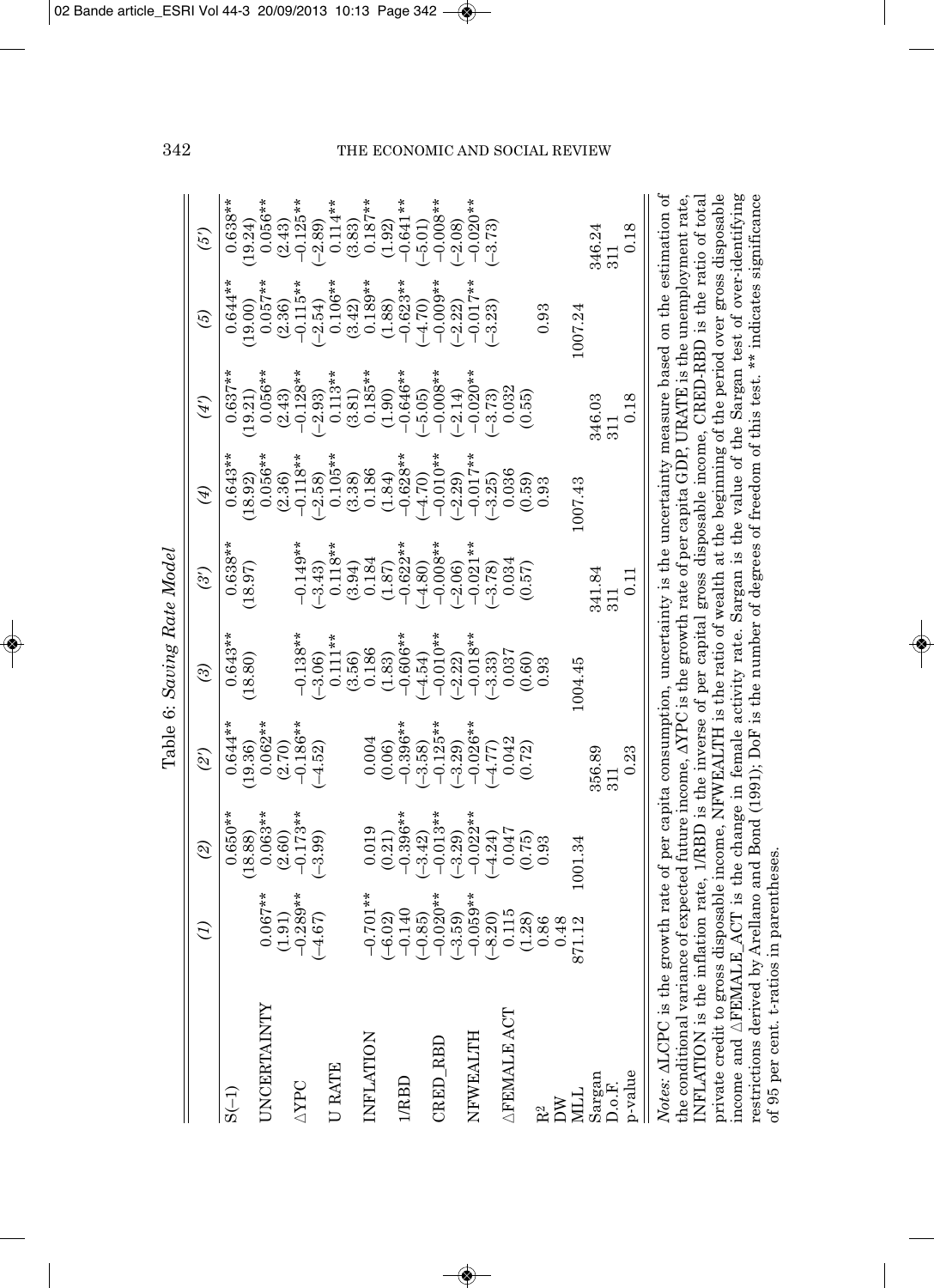of uncertainty (columns (3) and (3*'*)) and find that it is highly significant with a large impact on saving rates (coefficient of 0.11). In this case, the inflation rate becomes significant at the 10 per cent level while female activity rates are still non significant. We finally combine both measures of uncertainty (columns (4) to (5*'*)) and find strong evidence of a significant and positive effect of uncertainty on saving rates, validating thus the precautionary savings hypothesis. Furthermore, income growth has the expected negative sign and the inflation rate acts now as an important determinant of saving rates. Income levels, credit to income ratios and non-financial wealth have the expected negative effect.

In summary, the evidence found in Tables 5 and 6 suggests the existence of an important precautionary savings motive, which should be taken into account when designing public policies.

## V CONCLUSIONS

This paper provides new empirical evidence regarding consumption and saving behaviour of Spanish households using regional data. The main conclusion is that at the macroeconomic level, one of the most important determinants of private saving rates is the degree of uncertainty about future income, which is in line with results from the previous literature (inter alia Edwards, 1996; Loayza *et al.,* 2000 or Menegatti, 2007, 2010). This indicates that there exists a precautionary motive for saving, especially when the level of uncertainty is variable and persistent through time. Among the different options for measuring uncertainty, we highlight that for the Spanish regions the unemployment rate is particularly appropriate.

As Menegatti (2007, 2010), we demonstrate that, while the amount of consumption and saving with respect to a unit of income are necessarily mirror images in a fixed moment of time, this does not hold when we consider the dynamics of consumption and saving. With regional Spanish data we find that the same set of exogenous variables has rather different impacts on consumption growth and saving rates.

The standard consumption theory indicates that higher current savings reduces current consumption, but increases future consumption (agents intertemporally allocate their income to smooth consumption through time). However, when macroeconomic uncertainty about future income increases over time, the consumption of accumulated saving is postponed. This is especially relevant to the Spanish economy because: the very high level of household financial leverage (according to IMF's calculations, household sector had a debt/GDP ratio of 136 per cent of disposable income in 2010, IMF,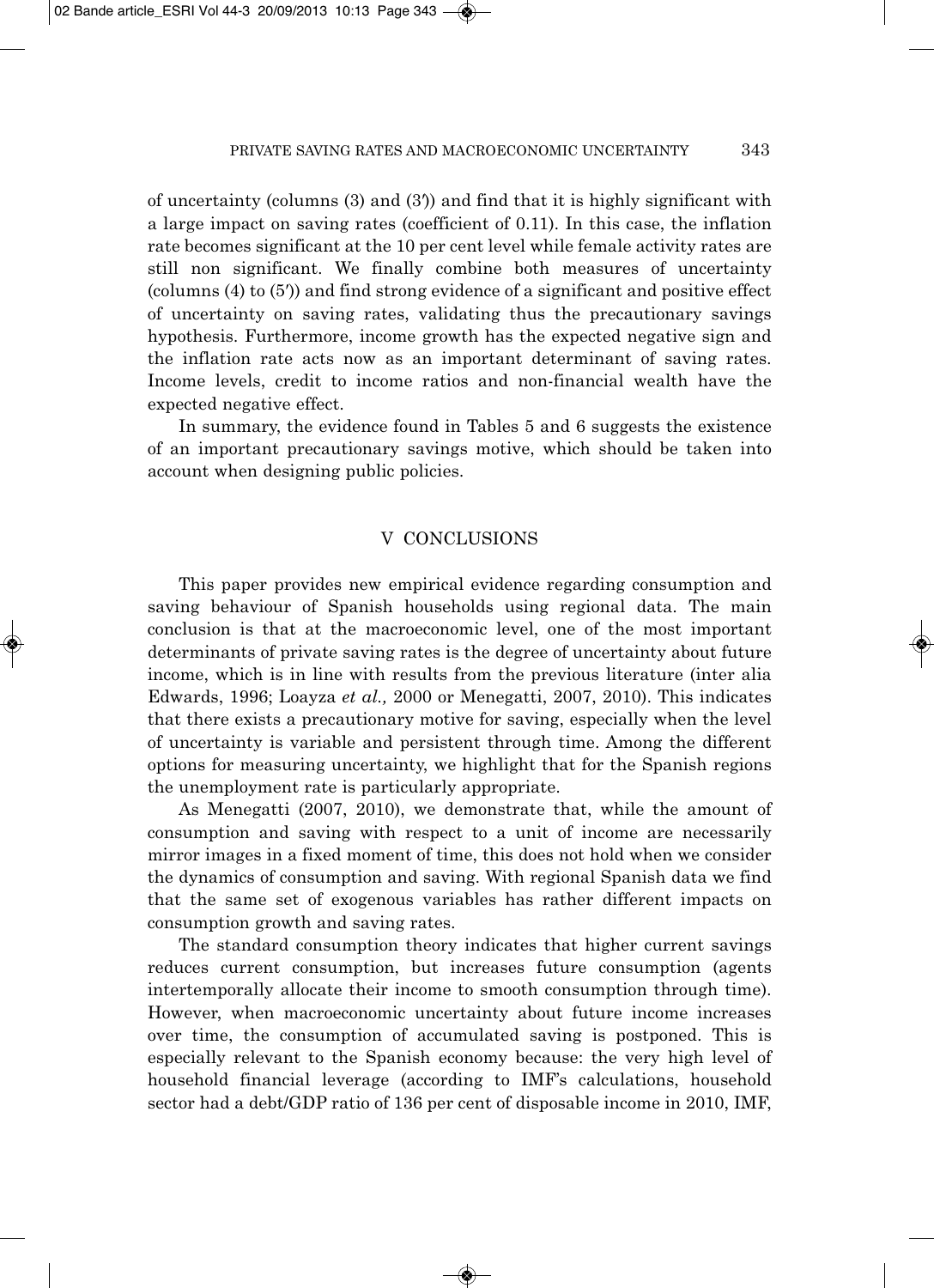2012); the collapse of the housing bubble, which reduces the value of real estate assets and, therefore, of non-financial wealth; and the increased difficulties in accessing credit. Thus, increased savings today will not cause increased consumption in the future and, therefore, will not trigger investment and the creation of employment through an expansion in demand (Bande and Riveiro, 2013). Furthermore, the rise in unemployment will create more uncertainty, which in turn will increase further saving rates and worsen the state of the labour market. These aforementioned factors may lead to a circle of greater uncertainty, increased precautionary saving, weaker aggregate demand and higher unemployment, which in turn leads to more uncertainty.15

These results are significant at the macroeconomic policy design level, given that they suggest that the measures currently focusing on labour market flexibility will increase precautionary saving rates. According to the results presented here, the only way to break this vicious cycle is to directly stimulate consumption, which would have a direct effect on investment (Bande *et al.*, 2011; Bande and Riveiro, 2012). This would increase employ ment and reduce the unemployment rate. The reduction in the level of uncertainty regarding future income in a context of decreasing unemployment rates lowers precautionary saving rates and increases current consumption.

## **REFERENCES**

- ANDO, A. and F. MODIGLIANI, 1963. "The Life Cycle Hypothesis of Saving: Aggregate Implications and Tests". *American Economic Review*, Vol. 53, pp. 55-84.
- ANDRES, J., C. MOLINAS and D. TAGUAS, 1990. "Una Función de Consumo Privado para la Economía Española: Aplicación del Análisis de Cointegración", *Cuadernos Económicos del ICE*, Vol. 44, pp. 173-212.
- ARELLANO, M. and S. BOND, 1991. "Some Tests of Specification for Panel Data: Monte Carlo Evidence and An Application to Employment Equations", *Review of Economic Studies*, Vol. 58, pp. 277-297.
- ARGIMÓN, I., J. M. GONZÁLEZ-PÁRAMO and J. M. ROLDÁN, 1993. "Ahorro, Riqueza y Tipos de Interés en España", *Investigaciones Económicas*, Vol. 17, No. 2, pp. 313-332.
- ARON, J., J. DUCA, J. MUELLBAUER, K. MURATA and A. MURPHY, 2012. "Credit, Housing Collateral and Consumption: Evidence from Japan, the U.K. and the U.S.", *The Review of Income and Wealth*, Vol. 58, No. 3, pp. 397-423.
- ATTANASIO, O., 1999. "Consumption" in J. Taylor and M. Woodford (eds.), *Handbook of Macroeconomics,* Vol. 1, pp. 741-812, Amsterdam: Elsevier Science.

<sup>15</sup> Unfortunately, the last year for which there is available data was 2007, i.e., before the major rise in unemployment took place. This, obviously, conditions our results, but the evolution of the aggregate saving rate since that year (see Figure 2) reinforces our conclusions.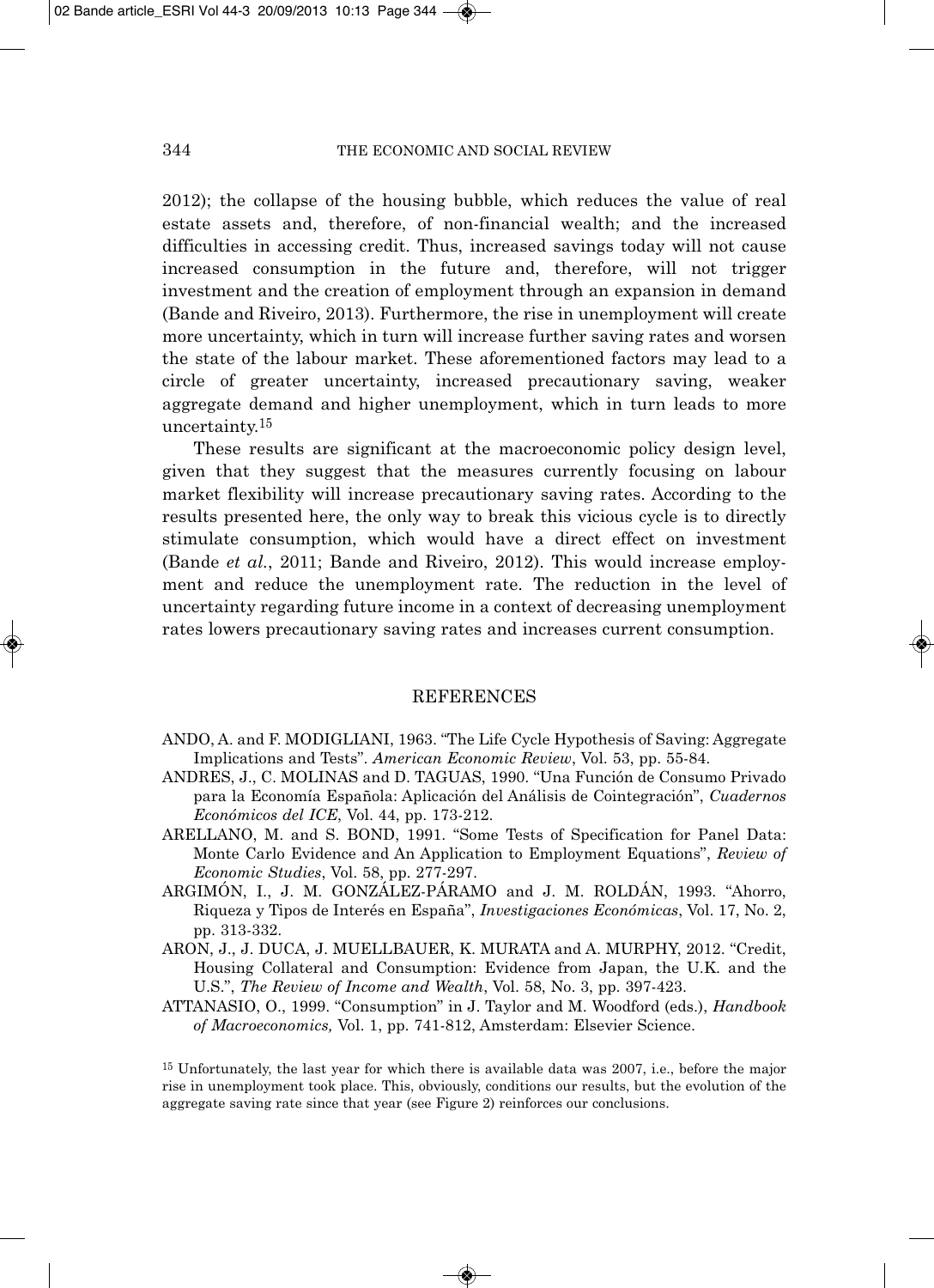- BANDE, R. and D. RIVEIRO, 2013. "The Consumption-Investment-Unemployment Relationship in Spain: An Analysis with Regional Data", *Theoretical and Practical Research in Economic Fields*, Vol. IV, Issue 1 (7), Summer, pp. 5-24.
- BANDE, R., M. FERNÁNDEZ-GRELA and D. RIVEIRO, 2011. "Consumption, Saving, Investment, and Unemployment. SVAR Tests of the Effects of Changes in the Consumption-Saving Pattern", *IDEGA, Área de Análise Económica, Working Paper* No. 45.
- BANDIERA, O., G. CAPRIO, P. HONOHAN and F. SHCIANTARELLI, 2000. "Does Financial Reform Raise or Reduce Saving?", *Review of Economics and Statistics*, Vol. 82, No. 2, pp. 239-263.
- BANERJEE, A., 1999. "Panel Data Unit Roots and Cointegration: An Overview", *Oxford Bulletin of Economics and Statistics*, Special Issue, pp. 607-629.
- BALTAGI, B. H., 2008. *Econometric Analysis of Panel Data*, 4th edition, New York: Wiley.
- BALTAGI, B. H. and C. KAO, 2000. "Nonstationary Panels, Cointegration in Panels and Dynamic Panels: A Survey", Center for Policy Research, Maxwell School of Citizenship and Public Affairs, Syracuse University, Working Paper 16.
- BENITO, A., 2005. "Does Job Insecurity Affect Household Consumption?", *Oxford Economic Papers*, Vol. 58, No. 1, pp. 157-181.
- BISHOP, T. and C. PARK, 2004. "Precautionary Saving, Borrowing Constraints and Fiscal Policy", Working Paper, U.C. Davis.
- BLUNDELL, R. and S. BOND, 1998. "Initial Conditions and Moment Restrictions in Dynamic Panel Data Models", *Journal of Econometrics*, Vol. 87, pp. 115-143.
- BOSWORTH, B. and G. CHODOROW-REICH, 2007. "Saving and Demographic Change: The Global Dimension", Center for Retirement Research at Boston College, Working Paper 2007-2.
- CAMPBELL, J. Y. and G. MANKIW, 1989. "Consumption, Income and Interest Rate: Reinterpreting the Time Series Evidence" in O. J. Blanchard and S. Fisher (eds.), *Macroeconomic Annual*, Cambridge, MA: MIT Press.
- CARROLL, C. D., 1992. "The Buffer-Stock Theory of Saving: Some Macroeconomic Evidence", *Brookings Papers on Economic Activity*, Vol. 2, pp. 61-127.
- CARROLL, C. D., 1994. "How Does Future Income Affect Current Consumption?", *Quarterly Journal of Economics*, Vol. 109, pp. 111-147.
- CARROLL, C. D., 1997. "Buffer-Stock Saving and the Life Cycle/Permanent Income Hypothesis", *Quarterly Journal of Economics*, Vol. 112, No. 1, pp. 1-55.
- CARROLL, C. and W. DUNN, 1997. "Unemployment Expectations, Jumping (S,s) Triggers, and Household Balance-sheets", *NBER Macroeconomics Annual*, Vol. 12, pp. 165-217.
- CARROLL, C., K. DYNAN and S. KRANE, 2003. "Unemployment Risk and Precautionary Wealth: Evidence from Households' Balance Sheets", *The Review of Economics and Statistics*, Vol. 85, No. 3, pp. 586-604.
- CARROLL, C. D. and A. SAMWICK, 1997. "The Nature of Precautionary Wealth", *Journal of Monetary Economics*, Vol. 40, pp. 41-71.
- CARROLL, C. D. and L. SUMMERS, 1987. "Why Have Private Savings Rates in the United States and Canada Diverged?", *Journal of Monetary Economics*, Vol. 20, pp. 249-279.
- CHRISTELIS, D., D. GEARGARAKOS and T. JAPPELLI, 2011. "Wealth Shocks, Unemployment Shocks and Consumption in the Wake of Great Recession", CSEF Working Papers 279, Centre for Studies in Economics and Finance (CSEF).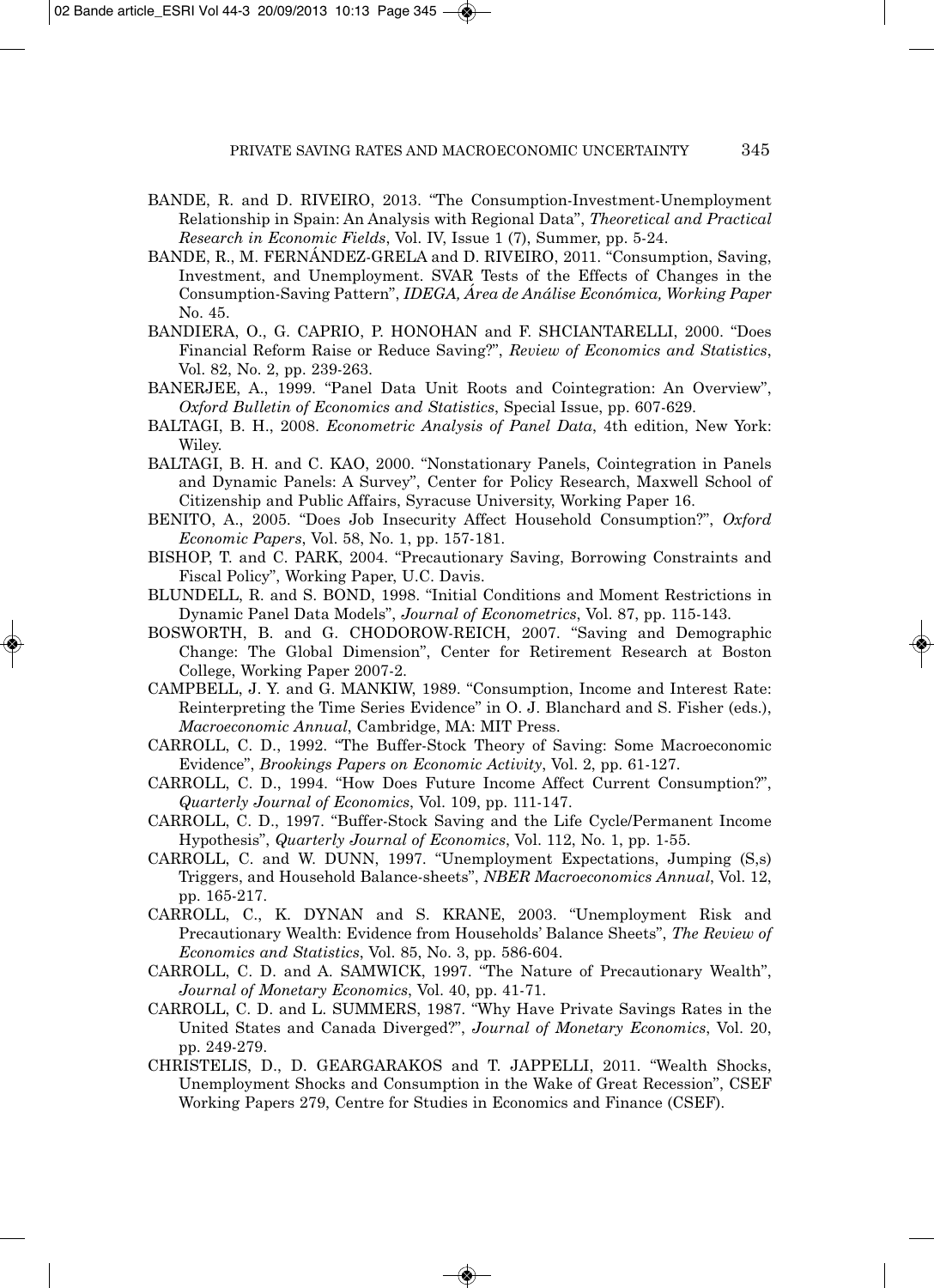- COOK, J. C., 1995. "Savings Rates and Income Distribution: Further Evidence from LDC", *Applied Economics,* Vol. 27, pp. 71-82.
- CUADRO-SÁEZ, L., 2011. "Determinantes y Perspectivas de la Tasa de Ahorro en Estados Unidos", *Banco de España, Boletín Económico*, April 2011, pp. 111-121.
- DEATON, A., 2011. "The Financial Crisis and the Well-Being of Americans", NBER Working Paper, No. 17128.
- DE BUSTOS, A., A. CUTANDA, A. DÍAZ, F. J. ESCRIBÁ, M. J. MURGUI and M. J. SANZ, 2008. "La BD.MORES en Base 2000: Nuevas Estimaciones y Variables", Dirección General de Presupuestos, Ministerio de Hacienda y Administraciones Públicas, Working Paper No. 2008-02.
- DREZE, J. and F. MODIGLIANI, 1972. "Consumption Decision under Uncertainty", *Journal of Economic Theory*, Vol. 5, pp. 308-335.
- DYNAN, K., 1993. "How Prudent are Consumers?", *Journal of Political Economy*, Vol. 101, pp. 1104-1113.
- DYNARSKI, M. and S. SHEFFRIN, 1987. "Consumption and Unemployment", *Quarterly Journal of Economics*, Vol. 102, pp. 411-428.
- EDWARDS, S., 1996. "Why Are Latin American's Savings Rates so Low? An International Comparative Analysis", *Journal of Development Economics*, Vol. 51, pp. 5-44.
- FISHER, R. A., 1932. *Statistical Methods for Research Workers*, Edinburgh: Oliver and Boyd.
- FRIEDMAN, M., 1957. *A Theory of the Consumption Function*, Princeton University Press.
- GOURINCHAS, P. and J. PARKER, 2001. "The Empirical Importance of Precautionary Saving", *American Economic Review*, Vol. 91, No. 2, pp. 406-412.
- GRAHAM, J., 1987. "International Differences in Saving Rates and the Life Cycle Hypothesis", *European Economic Review*, Vol. 31, pp. 1509-1529.
- GRAHAM, J., 1989. "International Differences in Saving Rates and the Life Cycle Hypothesis. Reply and Further Evidence". *European Economic Review*, Vol. 33, pp. 1499-1507.
- GUARILIA, A. and B. Y. KIM, 2003. "The Effects of Consumption Variability on Saving: Evidence from a Panel of Muscovite Households", *Oxford Bulletin of Economics and Statistics*, Vol. 65, pp. 357-377.
- GUISO, L., T. JAPELLI and D. TERLIZZESE, 1992. "Earnings Uncertainty and Precautionary Saving", *Journal of Monetary Policy*, Vol. 30, pp. 307-337.
- HAHM, J. H., 1999. "Consumption Growth, Income Growth and Earnings Uncertainty: Simple Cross-Country Evidence", *International Economic Journal*, Vol. 13, pp. 39-58.
- HAHM, J. H. and D. G. STEIGERWALD, 1999. "Consumption Adjustment under Time-Varying Income Uncertainty", *Review of Economics and Statistics*, Vol. 81, pp. 32-40.
- HORIOKA, C. and A. TERADA, 2010. "Determinants and Long-term Projections of Saving Rates in Developing Asia", Asian Development Bank, ADB Economics Working Paper 228.
- HUBBARD, R., J. SKINNER and, S. ZELDES, 1995. "Precautionary saving and social insurance", *Journal of Political Economy*, 103, pp. 360–399.
- HURD, M. and S. ROHWEDDER, 2010. "Effects of the Financial Crisis and Great Recession on American Households", NBER Working Paper, No. 16407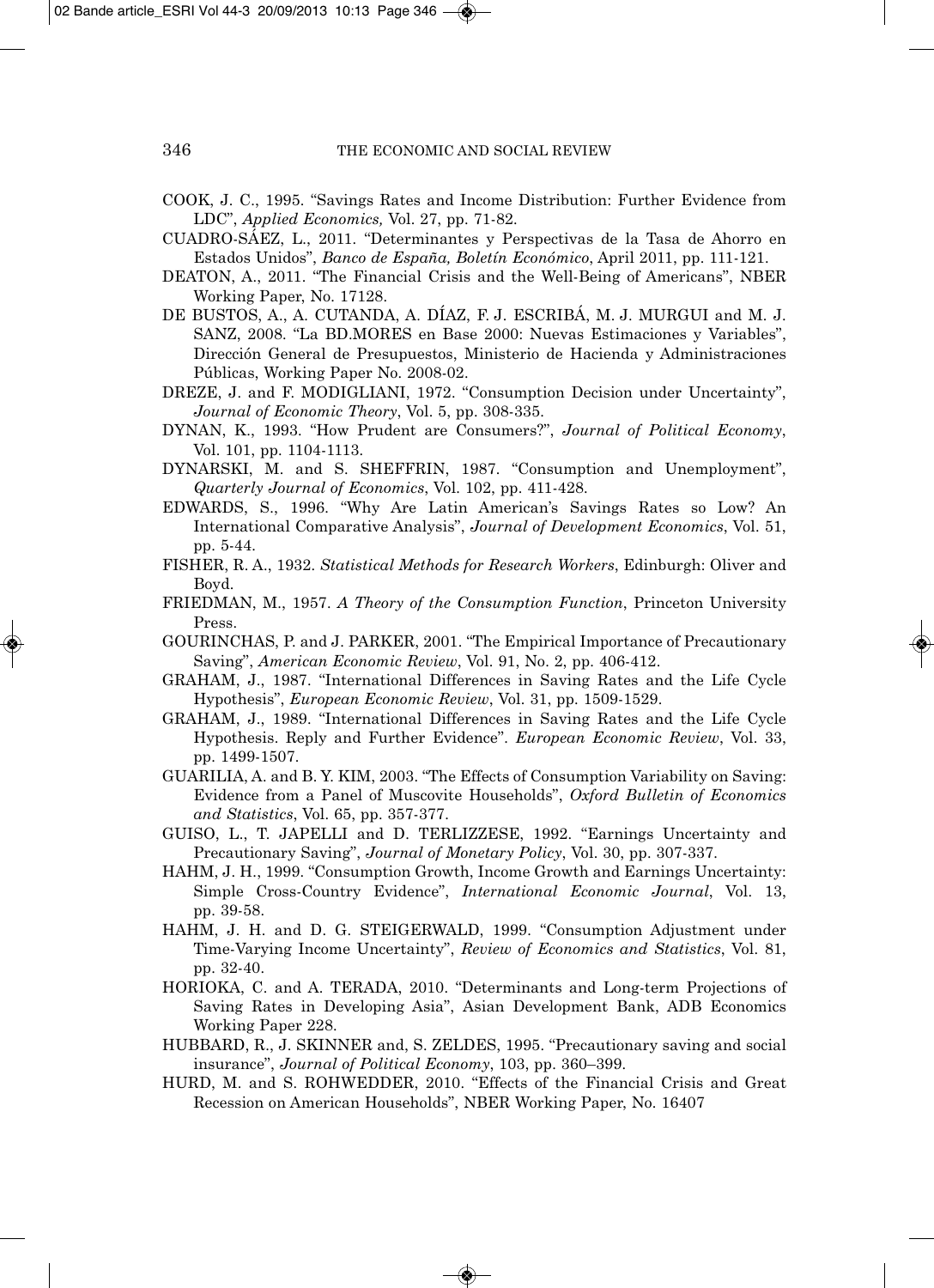- INTERNATIONAL MONETARY FUND, 2012. "Spain: Financial System Stability Assessment", IMF Country Report, No. 12/137
- JAPELLI, T. and M. PAGANO, 1994. "Saving, Growth and Liquidity Constraints", *Quarterly Journal of Economics*, Vol. 109, pp. 83-108.
- KAZAROSIAN, M., 1997. "Precautionary Savings: A Panel Study", *Review of Economics and Statistics*, Vol. 79, No. 2, pp. 241-247.
- KESSLER, D., D. PERELMAN and P. PESTIEAU, 1993. "Saving Behaviour in 17 OECD Countries", *Review of Income and Health*, Vol. 39, No. 1, pp. 37-49.
- KIMBALL, M. S., 1990. "Precautionary Saving in the Small and in the Large", *Econometrica*, Vol. 58, pp. 53-73.
- LELAND, H., 1968. "Saving and Uncertainty: The Precautionary Demand for Saving", *Quarterly Journal of Economics*, Vol. 82, pp. 465-473.
- LETENDRE, M. and G. SMITH, 2001. "Precautionary Saving and Portfolio Allocation: DP by GMM", *Journal of Monetary Economics*, Vol. 48, No. 1, pp. 197-215.
- LOAYZA, N., K. SCHIMDT-HEBBEL and L. SERVÉN, 2000. "What Drives Private Saving Across the World?", *Review of Economics and Statistics*, Vol 82, No. 2, pp. 165-181.
- LUSARDI, A., 1998. "On the Importance of the Precautionary Saving Motive", *American Economic Review Papers and Proceedings*, Vol. 88, pp. 449-453.
- LYHAGEN, J., 2001. "The Effect of Precautionary Saving on Consumption in Sweden", *Applied Economics*, Vol. 33, pp. 673-681.
- MADDALA, G. and S. WU, 1999. "A Comparative Study of Unit Root Tests with Panel Data and a New Simple Test", *Oxford Bulletin of Economics and Statistics*, Special Issue, pp. 631-652
- MALLEY, J. and T. MOUTOS, 1996. "Unemployment and Consumption", *Oxford Economic Papers*, Vol. 48, pp. 548-600.
- MANSKI, C., 2004. "Measuring Expectations", *Econometrica,* Vol. 72, pp. 1329-1376.
- MARCHANTE, A., B. ORTEGA and F. TRUJILLO, 2001. "Regional Differences in Personal Saving Rates in Spain", *Papers in Regional Science*, Vol. 80, pp. 465-482.
- MENEGATTI, M., 2007. "Consumption and Uncertainty: A Panel Analysis in Italian Regions", *Applied Economics Letters*, Vol. 14, pp. 39-42.
- MENEGATTI, M., 2010. "Uncertainty and Consumption: New Evidence in OECD Countries", *Bulletin of Economic Research*, Vol. 62, No. 3, pp. 227-242.
- MODIGLIANI, F., 1993. "Recent Declines in the Savings Rates: A Life Cycle Perspective" in M. Baldassari, L. Paganetto and E. Phelps (eds.), *World Saving Prosperity and Growth*, McMillan Press and St. Martin's Press, Rome.
- MODIGLIANI, F. and R. BRUMBERG, 1954. "Utility Analysis and the Consumption Function: An Interpretation of Cross-section Data" in K. K. Kurihara (ed.), *Post Keynesian Economics*, pp. 388-436, New Brunswick: Rutgers University Press.
- MODY, A., F. OHNSORGE and D. SANDRI, 2012. "Precautionary Savings in the Great Recession", IMF Working Paper WP12/42.
- PEDRONI, P., 1999. "Critical Values for Cointegration Tests in Heterogeneous Panels with Multiple Regressors," *Oxford Bulletin of Economics and Statistics*, Vol. 61, pp. 653-670.
- PEDRONI, P., 2004. "Panel Cointegration: Asymptotic and Finite Sample Properties of Pooled Time Series Tests with an Application to the PPP Hypothesis," *Econometric Theory*, Vol. 20, pp. 597-625.
- RAYMOND, J., 1991. "El Ahorro en la Economía Española", *Papeles de Economía Española*, Vol. 47, pp. 155-172.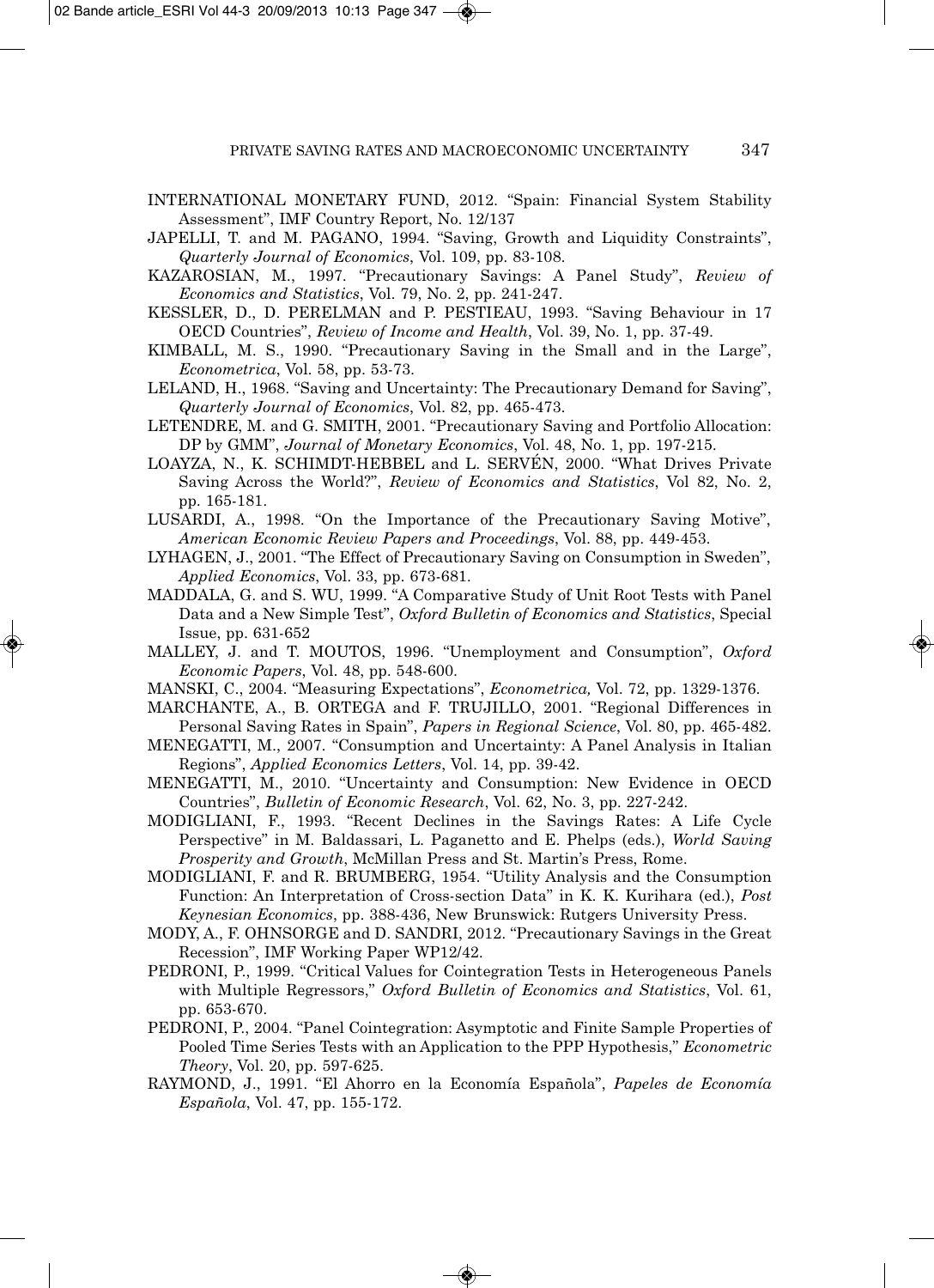SASTRE, T. and J. L. FERNÁNDEZ-SÁNCHEZ, 2011. "La Tasa de Ahorro Durante la Crisis Económica: el Papel de las Expectativas de Desempleo y de la Financiación", *Banco de España, Boletín Económico*, November, pp. 63-77.

SMITH, R. P. and A. M. FUERTES, 2010. *Panel Time-Series*, Mimeo.

ZELDES, S. P., 1989. "Optimal Consumption with Stochastic Income: Deviations from Certainty Equivalence", *Quarterly Journal of Economics*, Vol. 104, pp. 275-298.